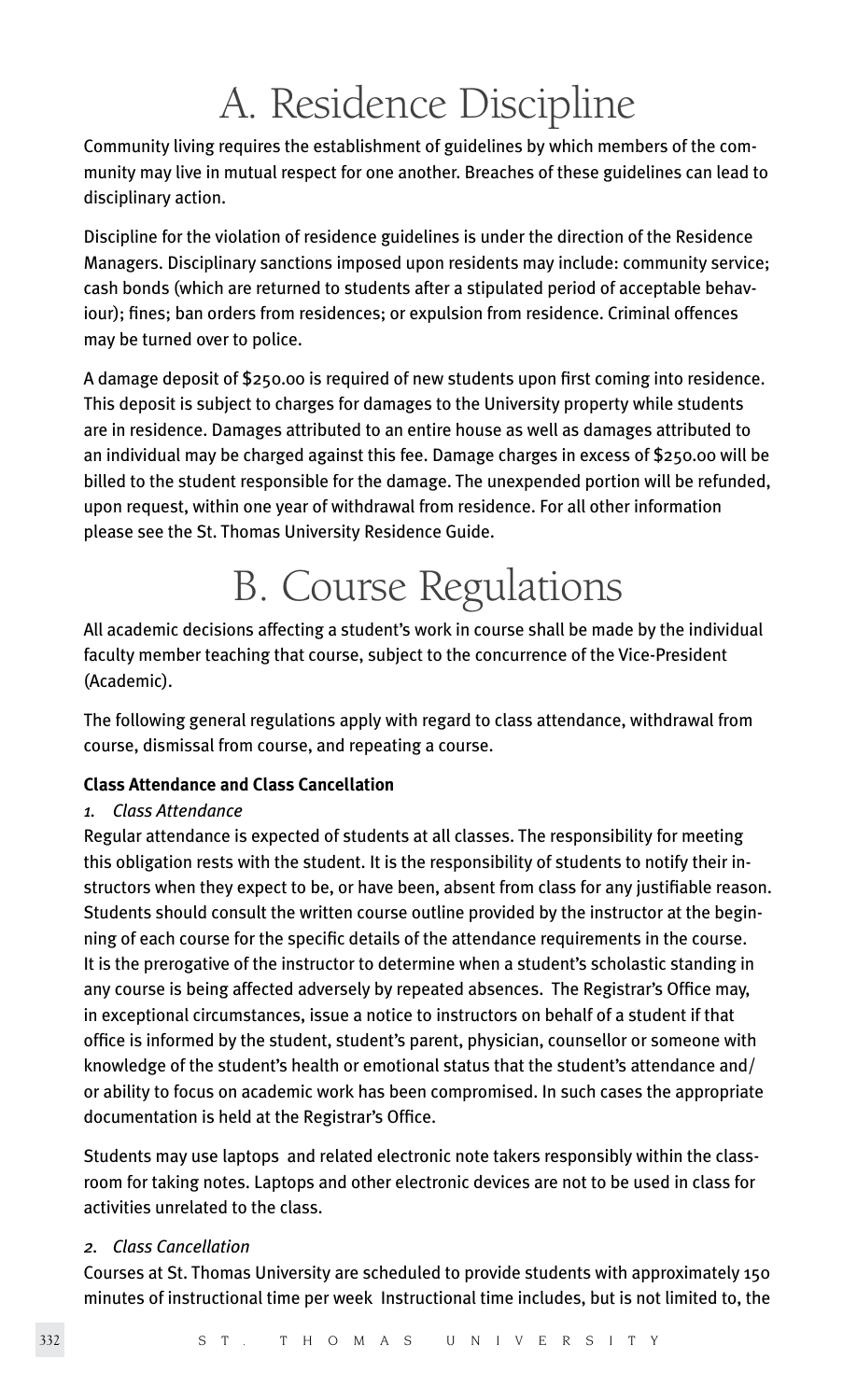following: lectures, discussions, seminars, tutorials, laboratory sessions, library instruction, field trips, audiovisual and multimedia presentations, computer-assisted learning, and any other organized learning activity with the instructor available.

As students have a right to expect that full instructional time will be provided, scheduled class meetings will be maintained throughout the academic year. Class cancellations or shortened classroom periods should only result from legitimate personal or professional reasons.

The decision to cancel classes for inclement weather will be made by the University. The University administration will undertake to notify faculty and students of this decision.

If a class must be cancelled because of an unexpected occurrence such as the illness of the instructor, the instructor will notify the Vice-President (Academic)'s secretary who will attempt to notify the students by posting the class cancellation on www.stu.ca. The instructor will also notify the Department Chair.

If an instructor may reasonably foresee his or her absence from a scheduled class, the prior approval of the Vice-President (Academic) is required. These requests will be in writing, with a copy to the Department Chair, and should include the dates of the instructor's planned absence, the reasons for the instructor's absence, the alternative activities which will take place during the absence or, if a class or classes are to be cancelled, the make-up activities which have been planned for the students. It is the instructor's responsibility to inform the students of these class cancellations and the alternative and/or make-up instructional activities which have been planned.

In the event that the sum of all class cancellations for a particular course exceeds five hours in one semester, it is expected that the Department Chair will meet with the instructor involved to review the situation and to plan alternative and/or make up instructional activities for the students enrolled in the course.

## *3. Written Assignments*

Written assignments that have not been returned during regular class periods will normally be kept by the professor for one semester following the completion of a course. Students who wish to pick up their written work should arrange to come for it during a professor's regular office hours.

#### **Exit from Aquinas Program**

Students who wish to exit from the Aquinas program at Christmas may petition the instructors to have credit awarded for the work done in Semester 1. The petition must be received by December 21.

The instructors will make a decision to award  $o$ ,  $3$ ,  $6$ , or  $9$  credit hours for the work performed to that point. The decision shall be communicated to the student by the first day of classes in Semester 2.

In the case of 3 credit-hour courses, students will receive credit for any courses passed and a final grade will be assigned by the instructor. In the case of 6 credit-hour courses, any credits conferred shall appear on the transcript either as general credit in the designated discipline (with no grade) or as "unassigned arts" credit (with no grade).

A student who wishes to appeal a decision as to the number of credit hours to be awarded shall lodge that appeal with the Vice-President (Academic) by March 1. The appeal will be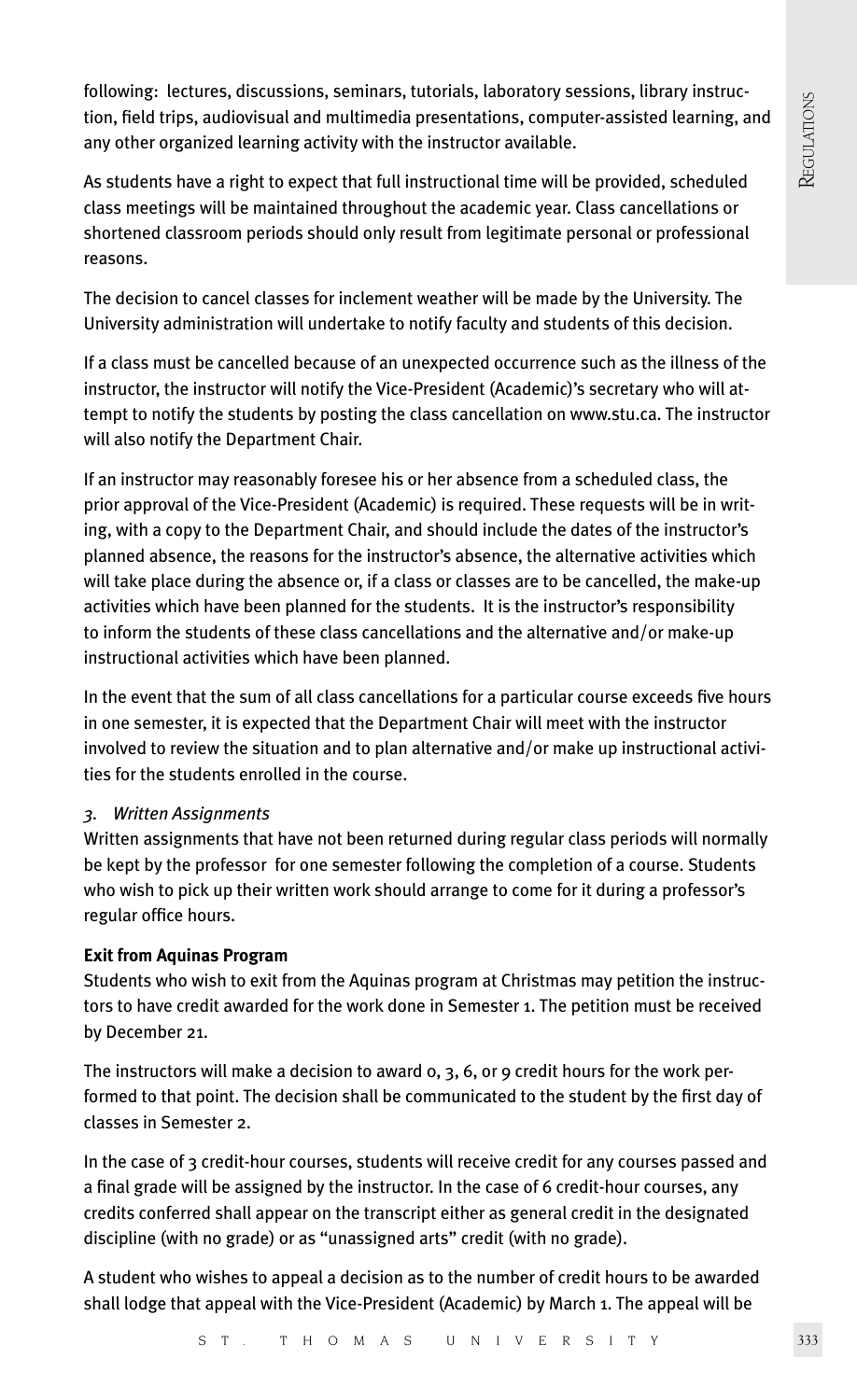heard by the Aquinas program Committee.

#### **Withdrawal from Course**

A student may withdraw from a course, with no academic penalty, by withdrawing before the deadline as outlined by the Registrar's Office. In order to withdraw from a first or second-semester course without academic penalty, such withdrawal must be completed within eight weeks after the first day of lectures in each semester. In order to withdraw from a full-year course without academic penalty, such withdrawal must be completed within two weeks of the beginning of second semester courses.

The academic penalty for withdrawal after these dates, except for substantial medical or compassionate reasons, will be to have WF (valued at 0 grade points) recorded on the student's transcript of marks.

#### **Dismissal from Course**

A student may be required to withdraw from a course for repeated absences. No action to dismiss may be taken without due warning. A letter of warning is to be issued by the instructor with a copy to the Registrar's Office.

No final decision to dismiss may be taken without consultation with the Vice-President (Academic). Notice of dismissal from a course must be in writing.

#### **Repeating Courses**

Students require the permission of the Department Chair in order to register for a course already taken. Where the first course was completed with a passing grade, no further credit toward the student's program is granted upon successful completion of the repeated course. The new grade does not replace the old grade on the student's transcript of marks.

There may be circumstances where the student will be denied permission to retake a course. The student's appeal of this decision is to the Senate Committee on Admissions and Academic Standing (see H. Appeal Procedures).

## C. Evaluation and Grading

The method of evaluation of students in a course and the actual grading of a student's performance are essentially the responsibility of the course instructor, subject to the following regulations.

#### **Evaluation of Students' Performance**

#### *1. Method of Evaluation*

For every course offered at St. Thomas the professor is to provide to the students at the beginning of the course the following written information: (1) method of evaluation; 2) course requirements and value towards the final grade. Because competent, sensitive, and accurate use of language has always been, and continues to be, the hallmark of an educated person, it is St. Thomas University's policy that in the evaluation of any piece of writing, submitted in any course in the University, form as well as content (insofar as they can be separated) will be considered. Students should expect to do a substantial amount of writing in any course, and expect as well to have papers which are clearly below acceptable levels of literacy returned for revision.

#### *2. Scheduling Essays and Class Tests*

A minimum notice of six weeks on the part of the professor is required for any major essay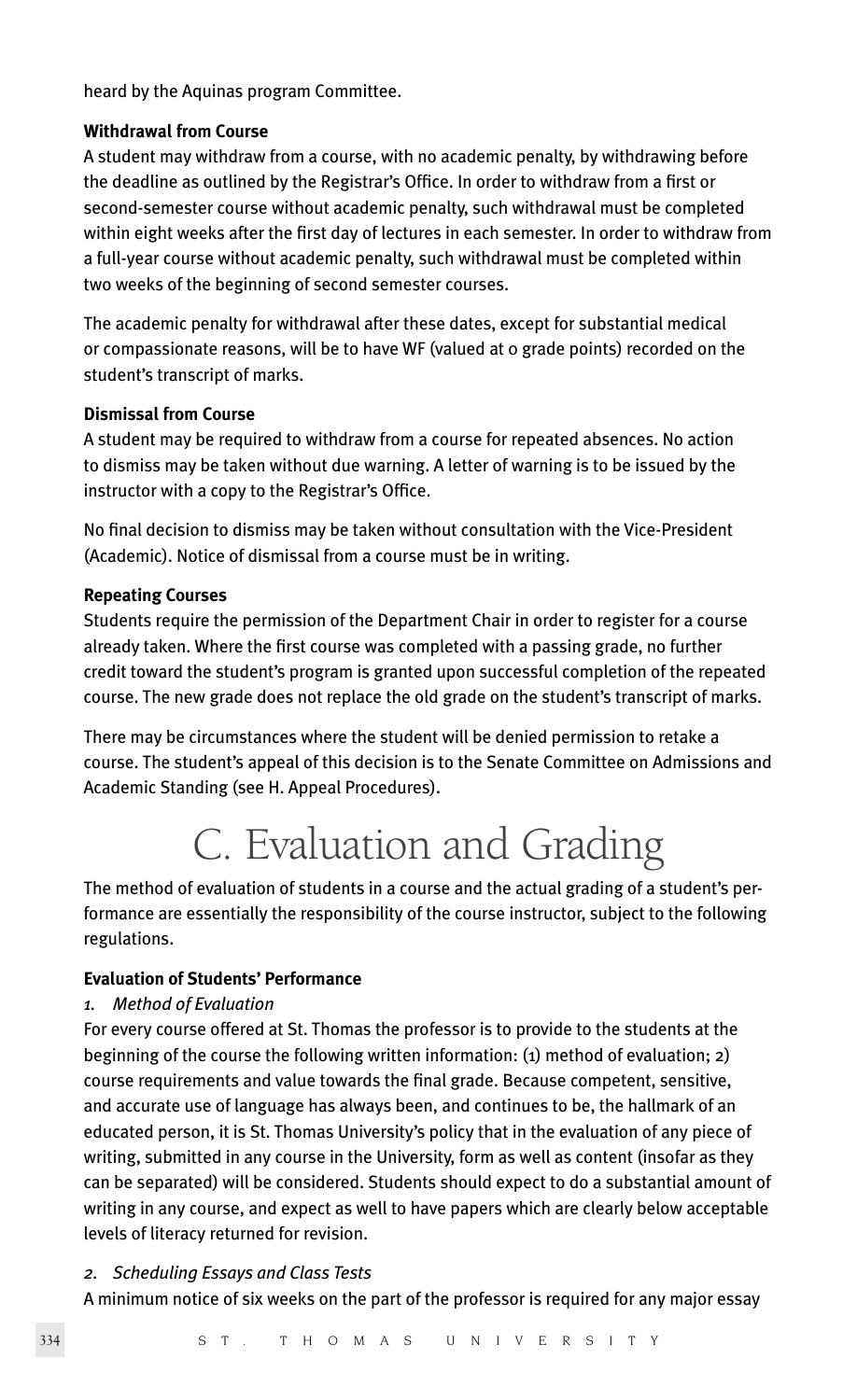or term paper. No class test or examination (oral, written or "take-home") is to be held during the last fifteen days prior to the first day of regular examinations without the permission of the Registrar's Office. The petition for any such test shall be given in writing to the Registrar.

## *3. Final Examinations*

The value assigned to the final examination will normally not exceed sixty percent of the final grade. A professor may change this percentage for a given course with the approval of the Chair of the Department.

## *4. Scheduling Final Examinations*

Examinations are held each year in December and April. The examination schedule is determined by formula and announced in advance of the start of classes. In December, Christmas examinations are held in six-credit hour courses, and final examinations are held in first-semester, 3 credit-hour courses. In April, final examinations are held in 6 credit hour courses and second-semester, 3 credit hour courses. No student is required to write more than two examinations in a twenty-four hour period. The student may request that an examination be moved to a date set aside for those make-up examinations after the established examination period. Such requests shall be directed to the Registrar's Office. The Registrar's Office will determine which examination will be moved. The date and time set for the return of completed take-home examinations shall normally coincide with the scheduled examination timetable.

## *5. Special Final Examinations*

Students seeking to write special final examinations for reasons of proven illness or compassion and in the case where they are scheduled to write more than two examinations in a twenty-four hour period, must apply to the Registrar's Office. If approved, the Registrar's Office will notify the professor and request an appropriate alternative evaluation arrangement

## **Grading System**

## *1. Grade Point Average*

In calculating the grade point average, a letter grade in a 3 credit-hour course is assigned only half the grade points that are assigned to the same letter grade in a six credit-hour course.

The "annual grade point average" is used to determine the academic standing of each full-time student. This average is calculated on all courses taken during the academic year. (September - April) Mid-term results in 6 credit-hour courses are not recorded on the student's transcript.

Students should note that the final grades of repeated courses will be counted in the annual GPA but the course credit will be counted only once towards the minimum number of credits required for a degree.

A student accepted as a transfer student from another university may be given credit towards a degree for acceptable previous courses, but the annual GPA will be based only on courses taken at St. Thomas University.

## *2. Grade Point Average: Part-Time Students*

For part-time students, the grade point average (GPA) used to determine academic standing is calculated on the basis of each 30 credit hours attempted, rather than the annual GPA calculated for full-time students.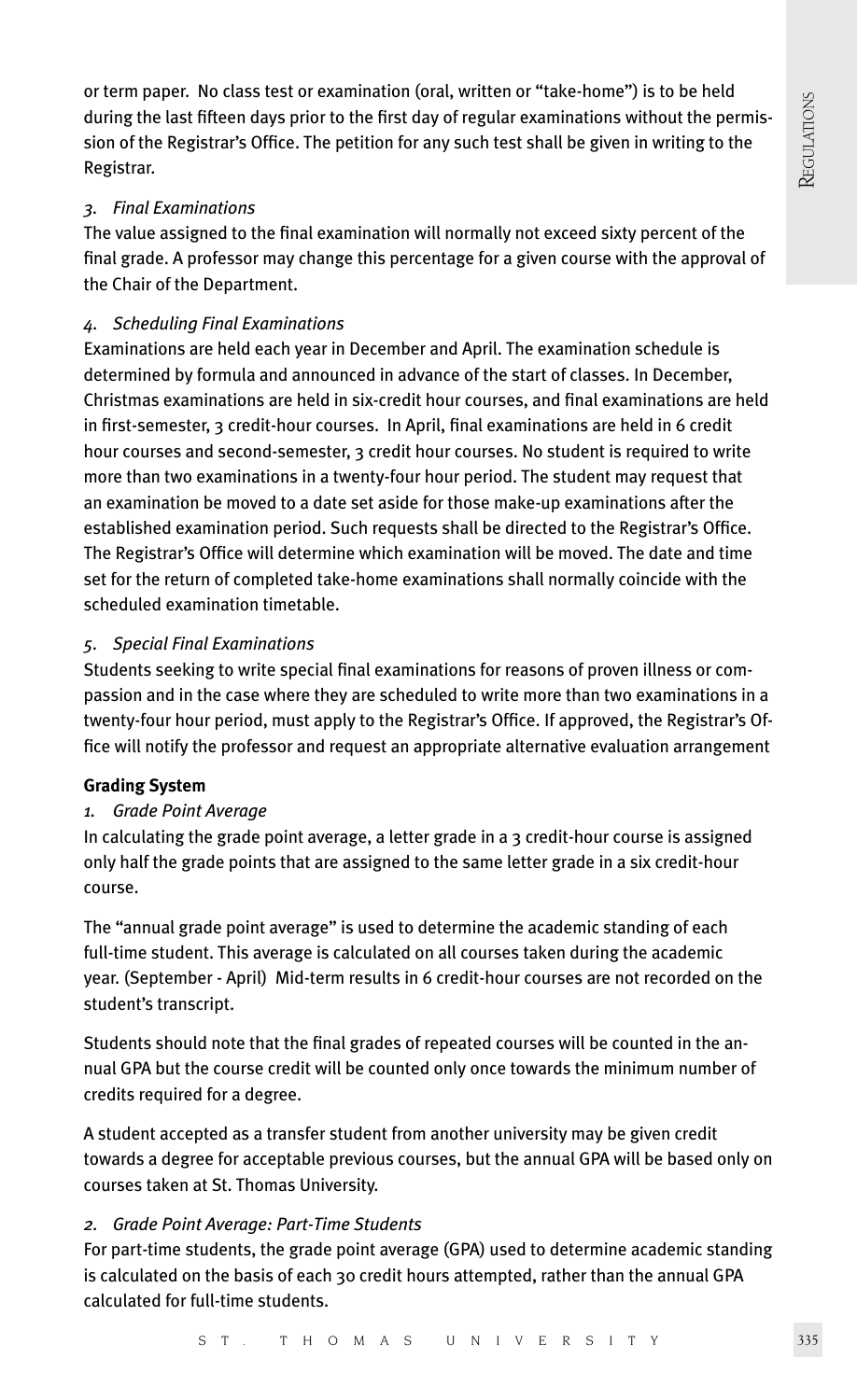## *3. Letter Grades*

| Grade            | <b>Grade Point</b> | <b>Short Definition</b>                                               | <b>Detailed Definition</b>                                                                                                                                                                                                                                                                                                                                           |
|------------------|--------------------|-----------------------------------------------------------------------|----------------------------------------------------------------------------------------------------------------------------------------------------------------------------------------------------------------------------------------------------------------------------------------------------------------------------------------------------------------------|
| A+<br>А<br>$A-$  | 4.3<br>4.0<br>3.7  | (Exceptionally) excellent<br><b>Excellent</b><br>(Nearly) excellent   | Demonstrating an exceptional know-<br>ledge of subject matter, the literature,<br>and concepts and/or techniques. In<br>addition, it may include: outstanding<br>powers of analysis, criticism, articu-<br>lation, and demonstrated originality.<br>A performance qualitatively better<br>than that expected of a student who<br>does the assignment or course well. |
| B+<br>В<br>$B -$ | 3.3<br>3.0<br>2.7  | (Very) good<br>Good<br>(Fairly) good                                  | Demonstrating considerable know-<br>ledge of subject matter, concepts,<br>techniques, as well as considerable<br>ability to analyze, criticize, and artic-<br>ulate; performance in an assignment<br>or course which can be called "well<br>done."                                                                                                                   |
| C+<br>C<br>$C-$  | 2.3<br>2.0<br>1.7  | (Better than) adequate<br>Adequate, satisfactory<br>(Barely) adequate | Demonstrating a reasonable under-<br>standing of the subject matter, con-<br>cepts, and techniques; performance<br>in an assignment or course which,<br>while not particularly good, is ade-<br>quate to satisfy general University<br>requirements and to indicate that<br>the student has learned something<br>useful.                                             |
| D                | 1.0                | Minimally acceptable                                                  | Marginal performance, demon-<br>strating a low level of understand-<br>ing and ability in an assignment or<br>course; less than adequate to<br>satisfy general University require-<br>ments, but sufficient to earn a<br>credit.                                                                                                                                     |
| F                | 0.0                | Unacceptable                                                          | Wholly below University<br>requirements.                                                                                                                                                                                                                                                                                                                             |
| WF               |                    | Withdrawn with failure                                                | Failing grade awarded to student<br>who withdraws from a course after<br>the deadline.                                                                                                                                                                                                                                                                               |

## *4. Incomplete Grade*

An incomplete (INC) is a temporary notation and as such will not remain on the student's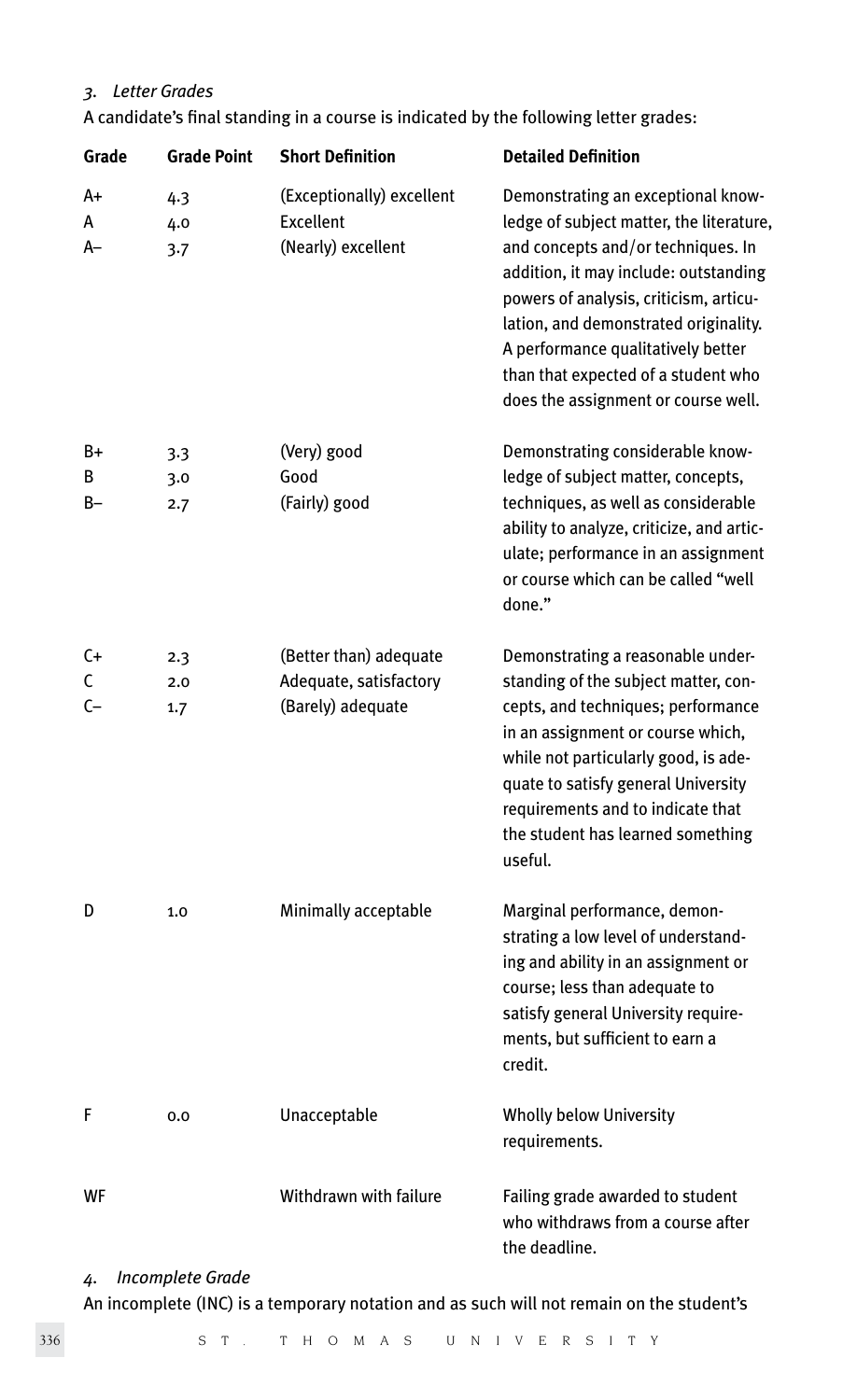academic record beyond the date set for completion of the course work. Since academic decisions concerning such matters as scholarships and academic standing are made within a reasonable time after the end of term, it is necessary that final grades be recorded on the student's academic records prior to those decisions being made.

Students are expected to complete all course work by the deadlines prescribed by the instructor. There may be special circumstances (e.g. a serious illness of the student or the death of a close relative) in which the instructor has agreed to allow late work to be submitted by the student. In these approved cases, the instructor will submit a temporary notation of INC in place of a final grade.

In all cases where the temporary notation of INC has been submitted, the incomplete or late work must be completed by the student by the following deadlines:

| First semester courses           | February 1                                                    |
|----------------------------------|---------------------------------------------------------------|
| Second semester and full courses | lune 1                                                        |
| Intersession (May-June) courses  | August 1                                                      |
| Summer School (July-August)      | October 1                                                     |
| Special schedule courses         | No later than one month after the completion<br>of the course |

Within one month of the above dates, the instructor must submit a final grade in place of the temporary notation of INC. Unless the final grade is submitted by these deadlines, the Registrar's Office will record a grade of F in place of the INC. This F will have a 0 grade point and will be used in computing the student's G.P.A. Beyond these deadlines, the Registrar's Office will not accept or record any grade changes (other than those due to appeals or errors).

If there are exceptional circumstances, the student may petition for an exemption by following the procedures outlined in the calendar under Section G. Appeal Procedures.

Electronic devices such as laptops, cell phones and blackberries shall not be taken into examination rooms except in special cases with the prior permission of the instructor. Instructors who invigilate examinations shall ensure that all unused examination booklets are removed from examination rooms and securely stored.

# D. Academic Standing

The annual grade point average (GPA) of students determines their academic standing. There are four types of academic standing: good standing, academic probation, deferred dismissal and academic dismissal.

## *1. Good Academic Standing*

In order to maintain good academic standing full-time students must earn a minimum annual GPA of 2.0 in each year of their program. Part-time students must earn a minimum GPA of 2.0 on each block of 30 credit hours attempted.

## *2. Academic Probation*

Academic probation follows upon notice of unsatisfactory academic performance and is a warning to the student that improvement is required in order to avoid academic dismissal. Students placed on academic probation shall have their participation in extracurricular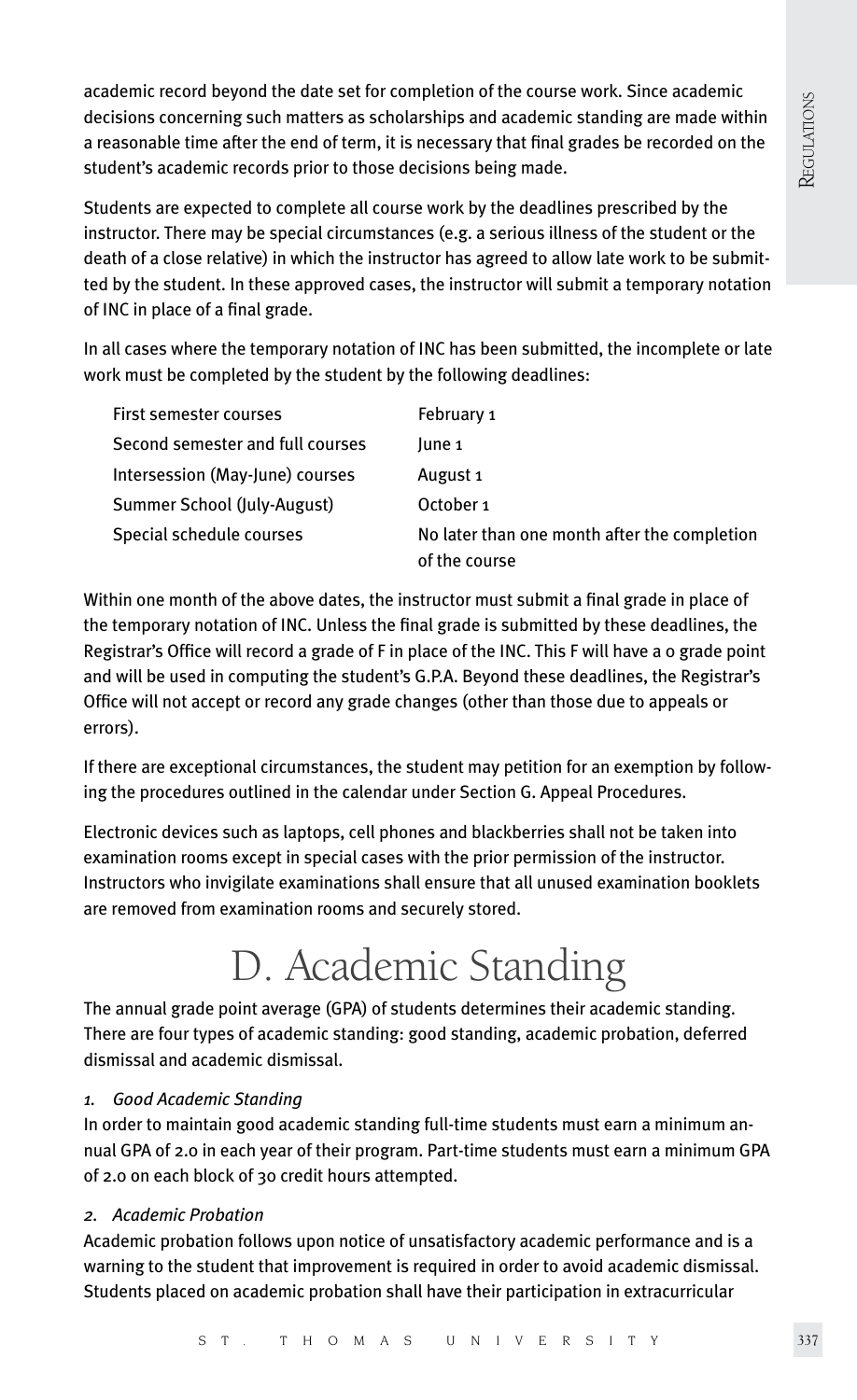university activities restricted in such a manner as the Registrar may determine. A student whose annual GPA falls below 2.0 but above 1.5 is placed on academic probation. A student who has been placed on academic probation and whose annual GPA in any subsequent year falls below 2.0 will be required to withdraw from the University.

## *3. Deferred Dismissal Policy*

- i. Categories of Students to Whom Deferred Dismissal Applies
	- 1. Students in good academic standing in the previous academic year who have attempted between 18-30 credit hours, and whose current annual grade point aver age is 1.0 through 1.5 inclusive, will be placed on deferred dismissal.
	- 2. Students on academic probation during the current academic year who have at empted between 18-30 credit hours, and whose annual grade point average is 1.8 or 1.9, will be placed on deferred dismissal.

#### ii. Requirements for Deferred Dismissal

- 1. Course load in the first semester will be limited to a maximum of 12 credit hours.
- 2. A remedial course, University Studies 1010 (UNST 1010), will be required in the first semester. Students will be graded on a Pass/Fail basis. The course will not be counted toward the 120 credit-hour requirement for the Bachelor of Arts degree. Attendance in this course will be mandatory.

#### iii. Requirements to Proceed into Second Semester

- 1. Students who have achieved a grade point average of 2.5 or above in their first semester courses, and a Pass in UNST 1010, will not be required to take the second semester remedial course, UNST 1020. Instead, they may take a maximum of 15ch in the second semester.
- 2. Students who have achieved a grade point average of 2.0-2.4 inclusive in their firstsemester courses, and a Pass in UNST 1010, will be permitted to continue to second semester. Course load will be limited to 12 credit hours. Students will also be required to take the second-semester remedial course, UNST 1020. Students will be graded on a Pass/Fail basis. The course will not be counted toward the 120 credit hour requirement for the Bachelor of Arts degree. Attendance in this course will be mandatory.
- 3. Students who have achieved a grade point average of less than 2.0 in their first semester courses, or who have received a Fail in UNST 1010, will be required to withdraw from the University for a period of 12 months.

#### iv. Requirements for Proceeding to the Bachelor of Arts Program

Students who have achieved an annual grade point average of 2.0 or above and who have received a Pass in UNST 1020 may proceed to the Bachelor of Arts Program.

Deferred Dismissal is a one-time opportunity. Students whose annual grade point average falls below 1.6 in any subsequent year will be required to withdraw from the University for a period of 12 months.

#### *4. Academic Dismissal*

There are two circumstances in which students may be required to withdraw from the University because of unsatisfactory academic performance:

a. A student whose annual GPA falls below 1.0 in any year will be required to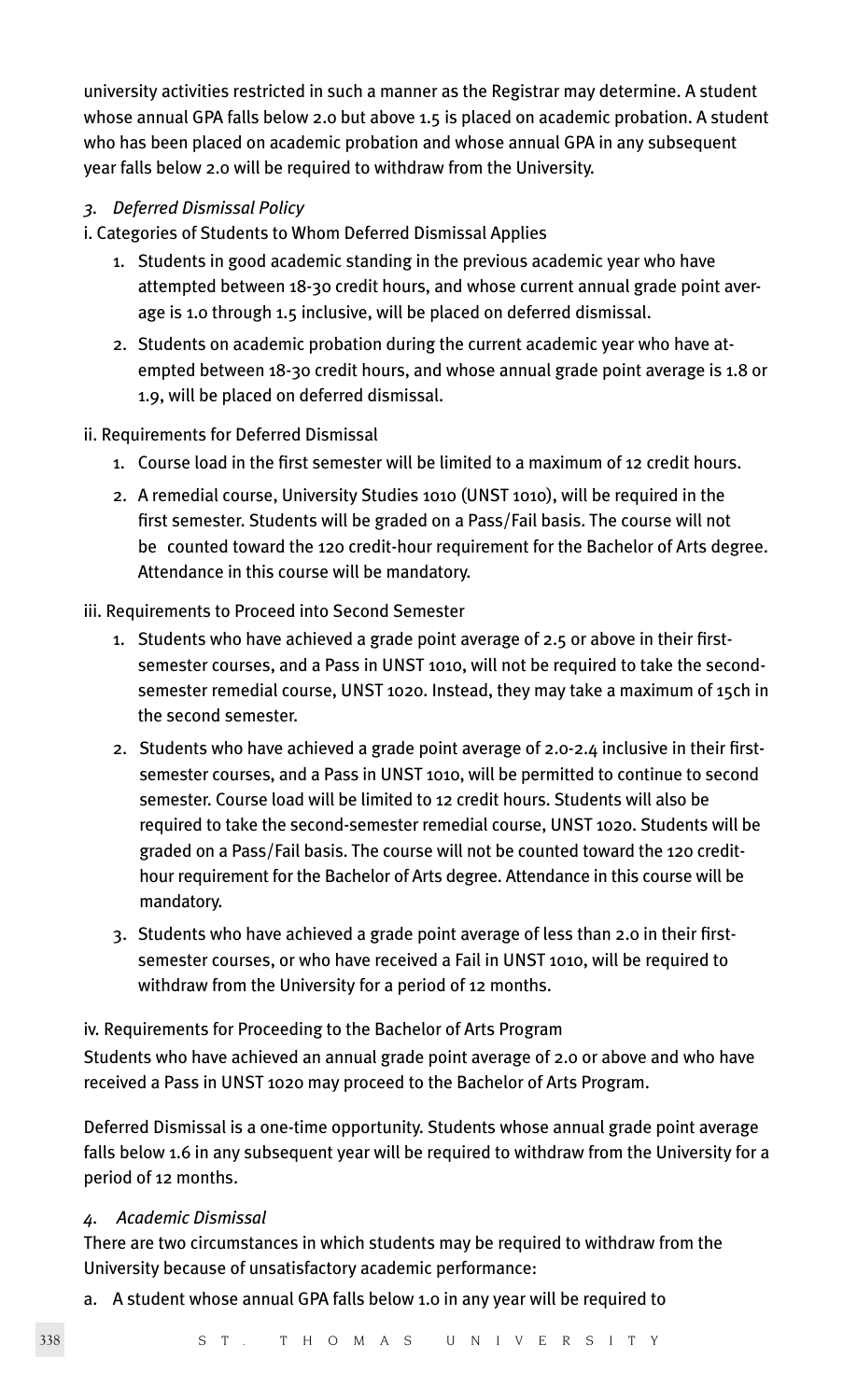withdraw from the University.

b. A student who has been placed on academic probation and whose annual GPA in any subsequent year falls below 2.0 will be required to withdraw from the University. A student who is required to withdraw from the University is eligible to apply for readmission subject to the regulations below.

#### *5. Application for Readmission*

Students required to withdraw from the University as a result of obtaining an annual GPA of less than 1.0 will be required to spend at least one year away from the University before being eligible to apply for readmission. Students who had been on academic probation and were required to withdraw from the University as a result of their annual GPA falling below 2.0 in a subsequent year, will normally be required to spend at least one year away from the University before being eligible to apply for readmission. Any student who has been required to withdraw a second time will normally be required to spend at least two years away from the University before being eligible to apply for readmission.

Students who seek readmission after having been asked to withdraw must apply in writing to the Admissions Office. Such applications are subject to the guidelines of the

Senate Admissions and Academic Standing Committee. In cases of readmission, special conditions for entry, course load and GPA performance may be required. Students who have been required to withdraw from the University will not be granted credit for any courses taken while required to be away from the University.

## E. Code of Student Conduct

## Preamble

The Mission Statement of St. Thomas University describes our community in this way:

*We are a university primarily concerned with people, ideas, and values. We arean institution with a social conscience. We are united in the belief that women and men of divergent backgrounds and abilities should have an opportunity to learn and practice critical thought and to realize their intellectual potential in an academic setting that is both responsive and stimulating. . . . We strive to preserve the tradition of academic freedom. We seek to provide a learning and working atmosphere that is free of discrimination, injustice, and violence, and that is responsive, understanding, open, and fair.*

In order to make these ideals effective, all members of this community have responsibilities as well as freedoms. For example, the Statement of Mutual Expectations of Instructors and Students in the Academic Calendar sets out the commitments and responsibilities of students and instructors required to create a strong academic culture. The following Student Code of Conduct seeks to support our mission statement by clearly setting forth our expectations for the responsible conduct of students both academically and socially.

The purpose of the Code is to express community standards of honesty, respect for persons and property, and responsible use of freedom. The Code reflects the University's mission and identity, and it exists to guide conduct, safeguarding and promoting the University's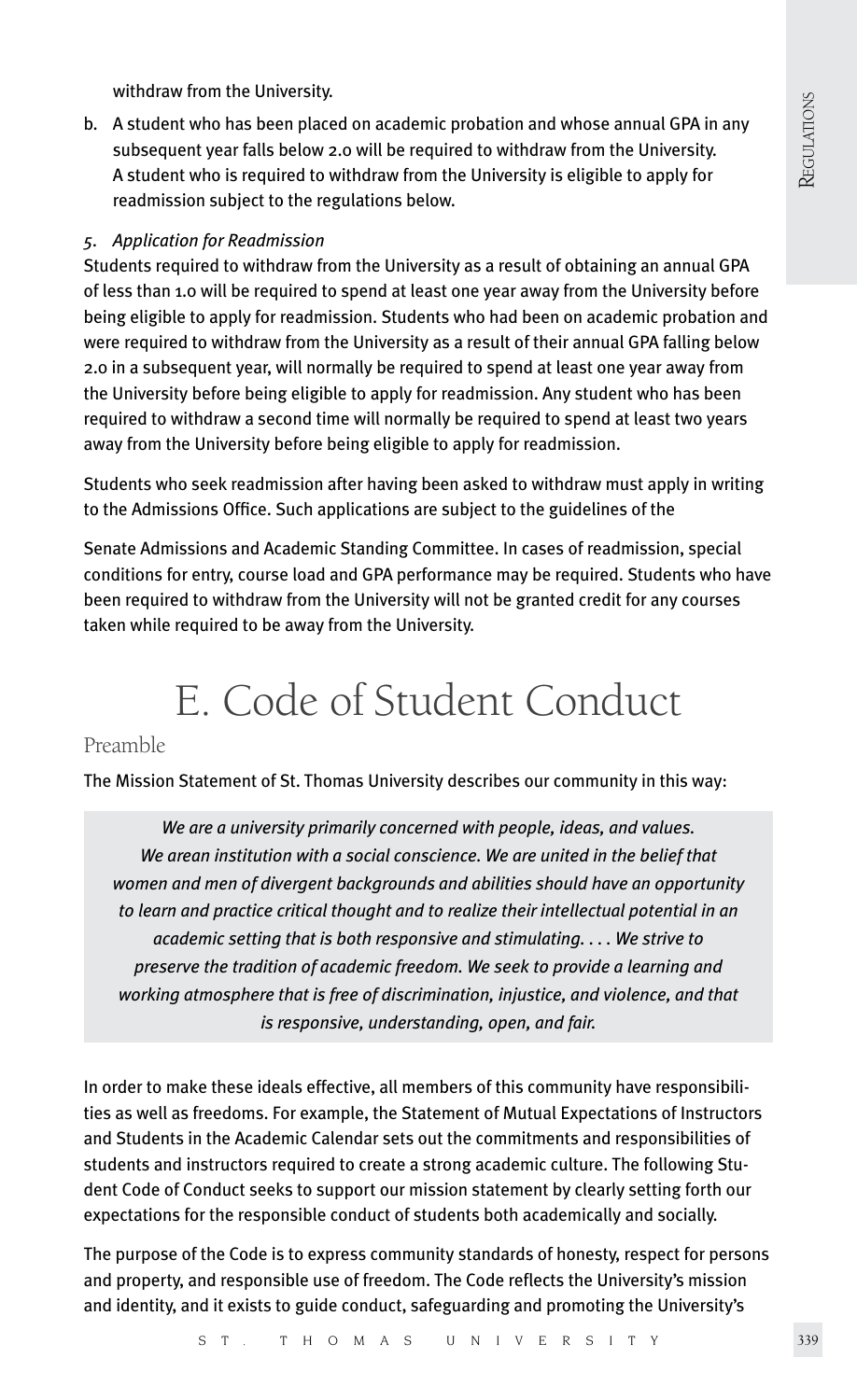educational activity. Each student is responsible for reading and reviewing the Code of Student Conduct, and for understanding the responsibilities he or she assumes by enrolling in the University.

St. Thomas University students are held responsible for their conduct at all times. Any student who engages in *academic or social misconduct* shall be subject to disciplinary action by appropriate officers of the University and/or the Committee on Student Conduct.

The University, in accordance with the procedures of the Admissions and Academic Standing Committee and the Committee on Student Conduct, reserves the right to withdraw from any student the privilege of attending St. Thomas University. Neither the University, nor any of its members, shall be under any liability whatsoever for such exclusion.

The following considerations constitute the foundation of the University's justification for establishing expectations of student conduct, codifying those expectations, and adopting equitable processes for assessing student conduct.

- 1. The University's mission establishes its identity as an independent academic community with a distinctive history and culture.
- 2. The University's standards of conduct and the procedures for determining responsibility for academic and social misconduct reflect its particular mission and history. These standards and procedures do not attempt to duplicate civil and criminal legal process es, nor do they attempt to substitute for them. As an institution structured to accom plish its stated educational mission, the University has an independent interest in upholding standards of academic and social conduct, and these expectations may differ from those found in society at large. The University is committed to the fundamental principles of natural justice in its student conduct procedures.
- 3. By registering at St. Thomas University, students voluntarily enter an educational and residential community with standards of academic honesty and respect for persons and property. In choosing to enroll in the University, each student becomes responsible in his/her conduct to those standards as stated in the Student Code of Conduct.

The University may address student academic and social misconduct through its own processes and apply sanctions governing the terms of membership in the University. The University reserves the right to deal with misconduct, whether or not law enforcement agencies are involved and whether or not criminal charges may be pending.

## SECTION I - ACADEMIC MISCONDUCT

Intellectual honesty is fundamental to scholarship. Academic dishonesty, in whatever form, diminishes the integrity of education at the University. Accordingly, the University views plagiarism or cheating of any kind in academic work as among the most serious offenses that a student can commit. Such conduct is subject to disciplinary action.

## **1. Plagiarism**

The following Statement of Policy on Plagiarism appears in Section Five E of the University Calendar: Plagiarism is "to use another person's ideas or expressions in your writing without acknowledging the source" (The Modern Language Association Handbook for Writers of Research Papers, J. Gibaldi, 1999, p. 30).

#### Some examples of plagiarism are:

1. Presenting another person's ideas, words, or other intellectual property, including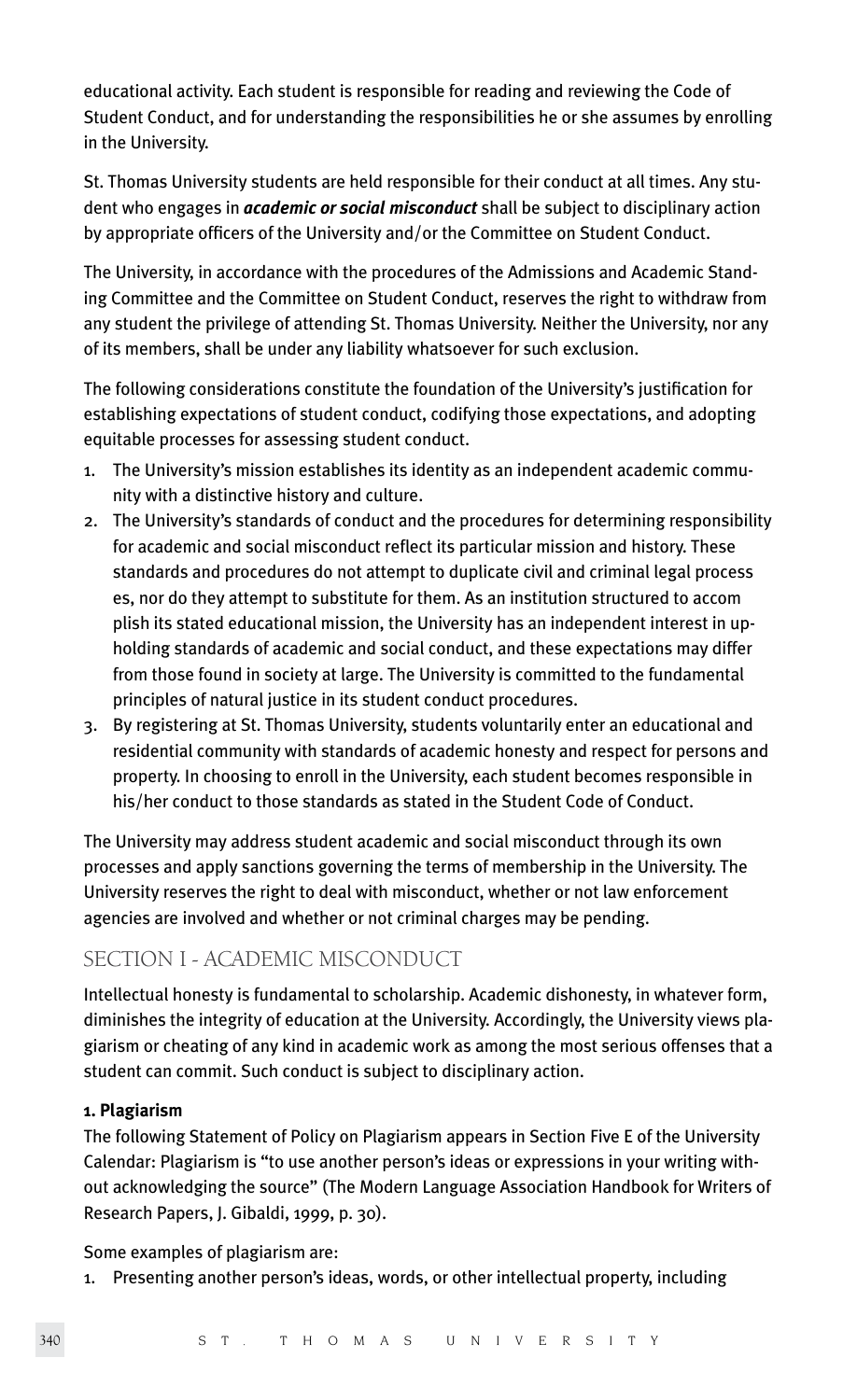material found on the Internet, as one's own.

- 2. Writing an essay, report or assignment, or a portion thereof, for someone else to submit as their own work.
- 3. Submitting an essay, report, or assignment when a major portion has been previously submitted or is being submitted for another course at St. Thomas or any other university without the express permission of both instructors.

A student who is in doubt as to what constitutes plagiarism should discuss the matter with the professor concerned before submitting the assignment.

## **2. Cheating**

During an examination, test, or any other written assignment used to judge student performance, the following actions are examples of cheating:

- 1. The use of unauthorized material such as books, notes, or electronic devices.
- 2. Obtaining by improper means examinations, tests, or similar materials.
- 3. Using or distributing to others examinations, tests, or similar materials obtained by improper means.
- 4. Discussing with another student tests or examination questions that have been obtained by improper means.
- 5. Either writing a test or examination for another student or having another student write a test or examination.
- 6. Either using answers provided by another student or providing answers to another student.
- 7. Copying answers from another student during examinations or tests.

#### *Procedures in Cases of Cheating or Plagiarism*

1. As soon as a professor believes that academic misconduct has occurred, the professor will contact the student via email, with a copy to the Registrar's Office. In the email, the professor will:

- state the problem;
- ask for a meeting with the student;
- specify that a response is required within 7 days;
- state that if the student has not replied within 7 days, then an admission of guilt will be presumed and a penalty will be imposed.

Note: The professor will keep a copy of the email, and the Registrar's Office will place a copy in the student's academic file.

- 2. At the meeting between the professor and the student, the professor will:
	- present the evidence of misconduct, and the student may respond;
	- ask the student to complete and sign the Student Statement on Academic Miscon duct form, which is available on the STU website at http://w3.stu.ca/stu/adminis trative/vp\_academic/academic\_misconduct.pdf (Administrative Offices  $\rightarrow$ Vice-President Academic & Research ------> -----> Policies -----> Academic Misconduct; scroll to Appendix B).
- 3. Within 7 days after meeting with the student, the professor will:
	- discuss the matter with the Department Chair, and they will decide on a course based penalty (up to and including a failing grade in the course);
	- submit evidence of academic misconduct to the Department Chair;
	- submit the completed Student Statement on Academic Misconduct form to the Department Chair.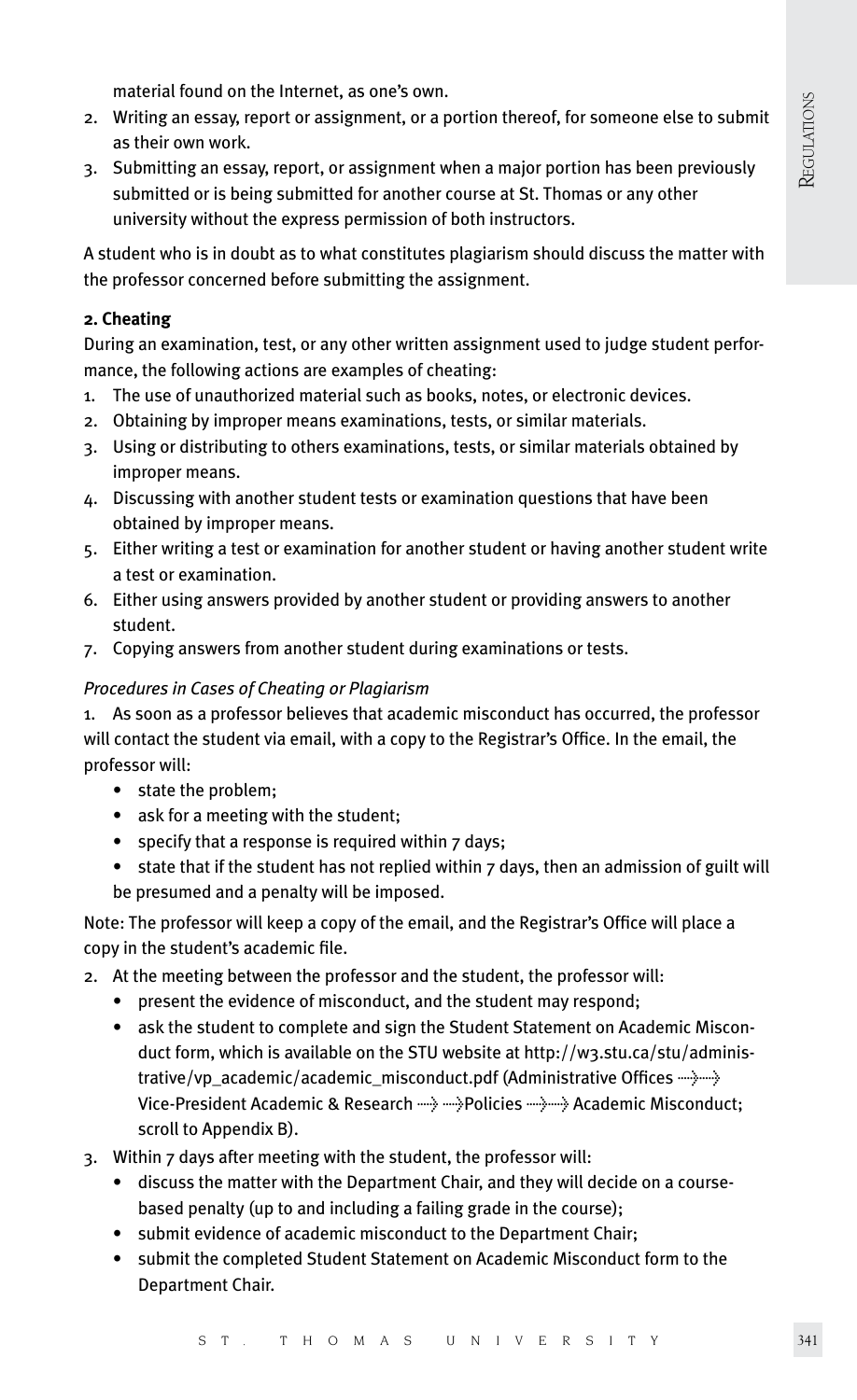- 4. Within 7 days of meeting with the professor, the Department Chair will:
	- inform the student in writing of the decision (regarding guilt or innocence) and penalty, and also of the right to appeal the decision (and/or penalty) to the Senate Student Academic Grievance Committee;
	- indicate in the letter to the student that appeals must be initiated within 2 months from the date the letter was sent;
	- submit a copy of the letter to the Registrar's office for inclusion in the student's academic file;
	- submit a copy of the completed Student Statement on Academic Misconduct form to the Registrar's office for inclusion in the student's academic file;
	- submit copies of all evidence of academic misconduct for inclusion in the student's academic file;
	- contact the Registrar's office to ascertain whether a previous offense has occurred.
- 5. If a previous instance of academic misconduct has occurred, then:
	- the Department Chair will notify the Vice-President (Academic & Research) in writing;
	- the Vice-President P (Academic & Research) and may impose a University-based sanction up to and including expulsion, which would be in addition to the penalty imposed by the professor and Department Chair;
	- the Vice-President (Academic & Research) will notify the student in writing, with a copy of the letter sent to the Registrar's office for inclusion in the student's academic file.

6. If a student submits an appeal, the Senate Student Academic Grievance Committee shall:

- solicit and consider relevant material from the student, the Department Chair, the Professor, the Registrar's office, and other material as deemed necessary;
- reach a decision concerning the appeal of the decision or the penalty imposed;
- communicate its decision in writing to the Vice-President (Academic & Research), Department Chair, the professor, the student, and the Registrar's office for inclusion in the student's academic file.

*Note: The decision of the Senate Student Academic Grievance Committee shall be final.*

7. In all cases of alleged academic misconduct or academic grievance concerning the Department Chair, the Vice-President (Academic & Research) shall appoint an individual to act as Department Chair under these procedures.

## SECTION 2 - SOCIAL MISCONDUCT

St. Thomas University students are held responsible for their conduct. For purposes of handling disciplinary matters, a "student" is defined as someone who has registered and has not formally severed recognized student status with the University.

The University reserves the right to investigate and discipline alleged misconduct, even when it occurs off campus. The University ordinarily will only apply the Code in instances where the off-campus misconduct:

- occurs in connection with a University-sponsored event or when students are acting as representatives of the University, or
- adversely affects the functioning of the University, or
- causes another person or persons to have legitimate fear for her or his safety or the safety of another person known to her or him while on the premises of the University or in the course of activities sponsored by the University or by any of its faculties,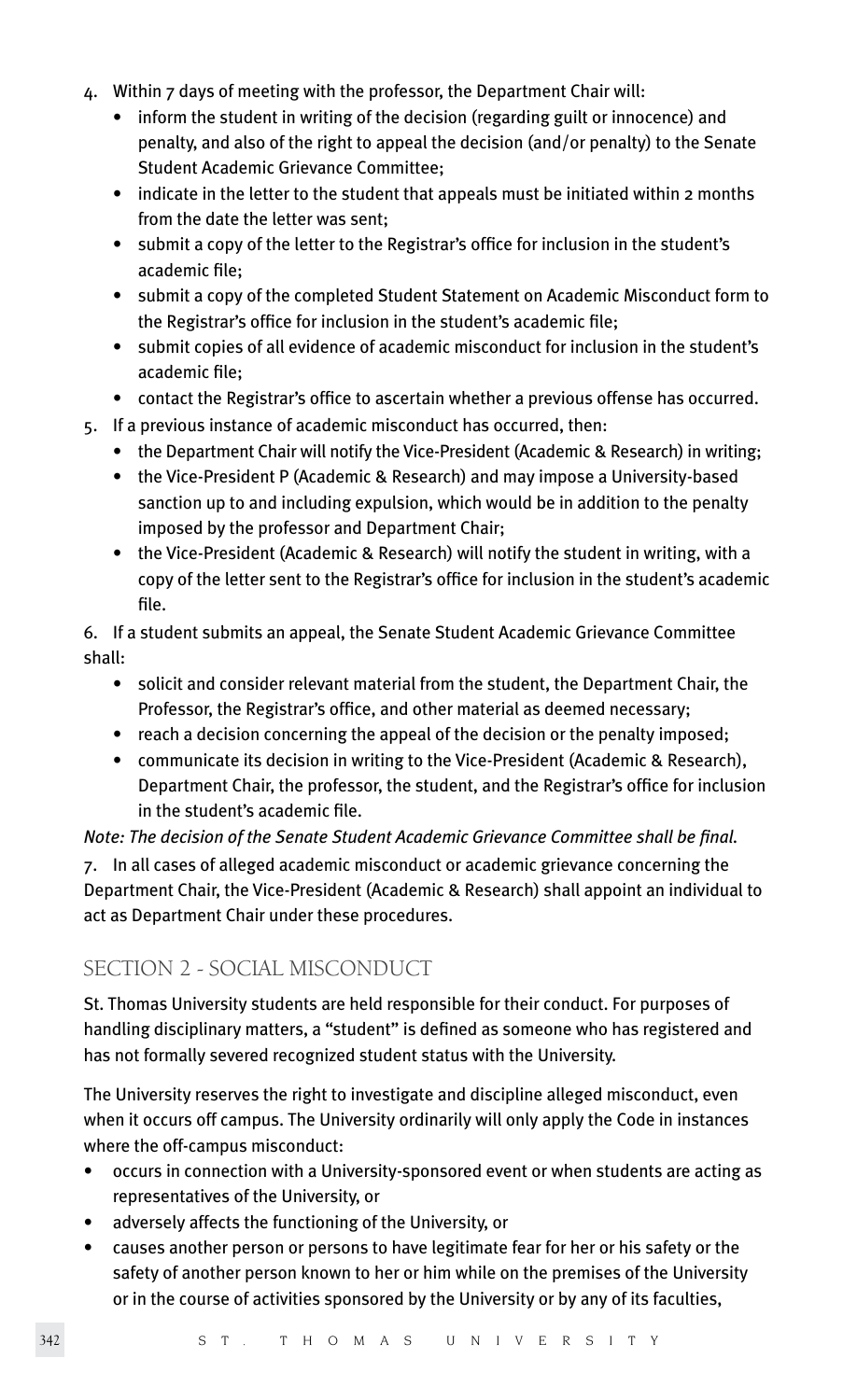schools, departments or divisions, clubs or societies, or causing another person or persons to be impeded in exercising the freedom to participate reasonably in the programs of the University and in activities in or on the University's premises, knowing that her or his conduct will cause such fear, or acting recklessly as to whether such conduct causes such fear.

#### **General Categories of Social Misconduct**

Cases of social misconduct usually fall into one of several general categories. While not exhaustive, the following categories illustrate the expectations of the University and provide examples of misconduct subject to University discipline. Many of these categories, and the accompanying examples, may have a counterpart in the Criminal Code of Canada. The stipulated definitions of the Criminal Code, as well as provincial law and the processes of the criminal judicial system are not part of St. Thomas University. Addressing a violation of the Student Code of Conduct does not exempt the individual from prosecution by proper authorities under criminal or civil law.

Additionally, students enrolled in professional programs, such as Social Work and Education may be subject to codes and professional rules of practice, appropriate to their disciplines.

- 1. Actions against persons
- 2. Actions against property
- 3. Dangerous or disorderly conduct
- 4. Actions against the University
- 5. Obstruction of the University's judicial or disciplinary procedures

#### *1. Actions Against Persons*

Conduct that involves force, threat of force or intimidation directed at an individual or group of individuals may constitute an "Action Against Persons."

Examples of Actions against Persons include:

- Assault This includes any intentional application of force if the recipient does not consent. A threat can also be an assault.
- Sexual Assault The University provides to each student a brochure describing how the terms "sexual harassment," "sexual assault," "consent" and "force" are defined and acted upon within the University community.
- Hazing St. Thomas University prohibits hazing. Hazing refers to any activity expected of someone joining a group (or to maintain full status in a group) that humiliates, degrades or risks emotional and/or physical harm, regardless of the person's willing ness to participate. For example, hazing may occur when a group of students requires or pressures newcomers to undergo actions that tend to demean, embarrass, humiliate or otherwise compromise the emotional or physical well-being of the persons who perform them. Such behavior includes coerced consumption of alcohol. A more detailed list of examples can be found below within the STU Athletics Code of Conduct.
- Harassment St. Thomas University prohibits harassments of all types. Details of our policy may be found below and on our website.

#### *2. Actions Against Property*

Conduct that results in damage to property of another individual or of the University, or conduct that improperly converts another's property to personal use may constitute an "action against property."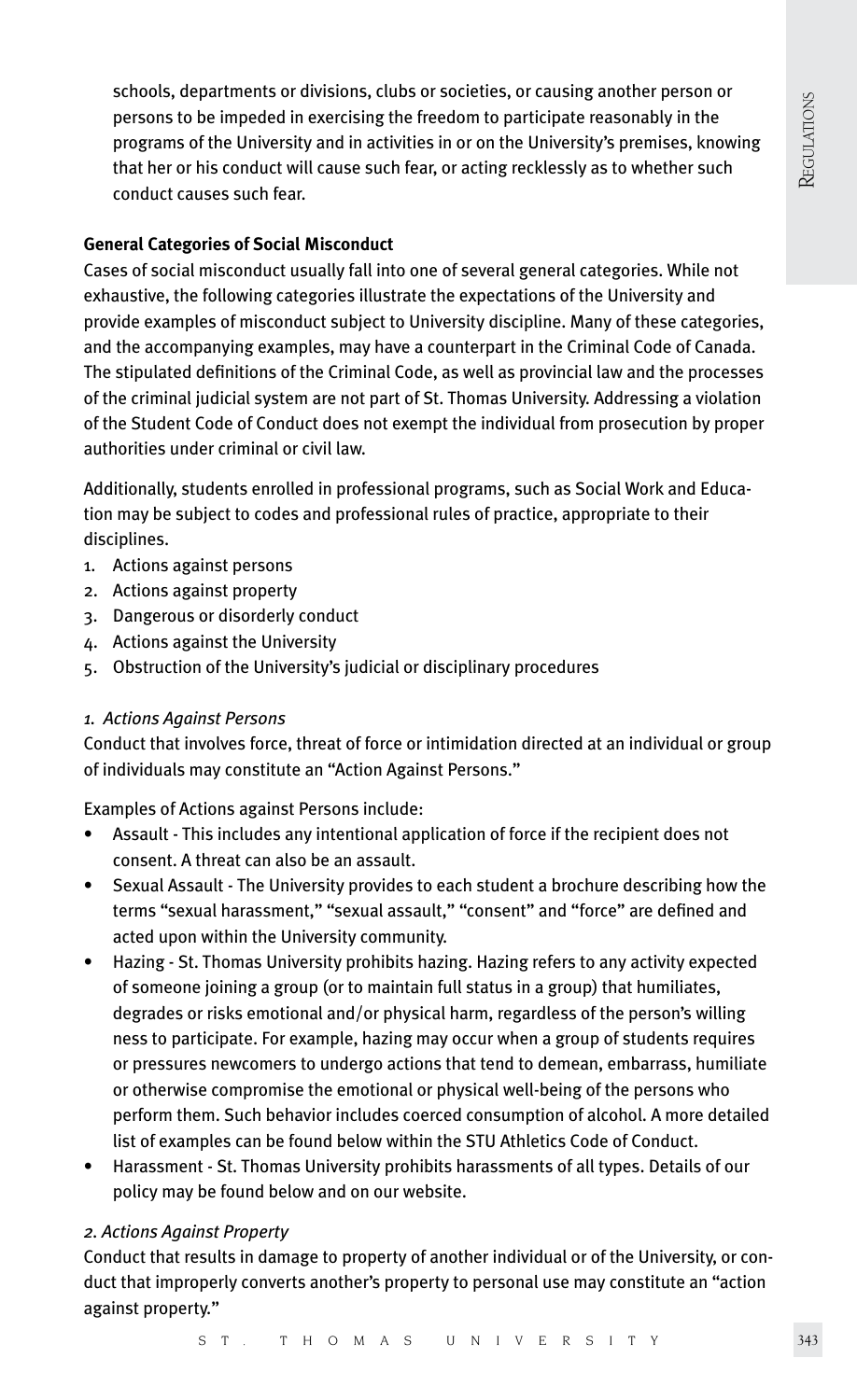Examples of Actions against Property include:

- Theft;
- Damaging the property of another person or of the University. Students may be subject to disciplinary action for damage to University property, including their own rooms, in addition to any monetary damages assessed by the University to repair such damage;
- Illegally entering University facilities;
- Unauthorized possession, use, or duplication of University keys or cards, passwords or other means of access.

## *3. Dangerous or Disorderly Conduct*

Conduct dangerous to self or others or conduct that creates a disturbance or disrupts the ability of the University to carry on its essential functions may constitute "dangerous or disorderly conduct." Examples of dangerous or disorderly conduct include:

- Illegally possessing, using, or distributing any illegal drugs. Possession, distribution or use of illegal drugs and narcotics, renders a student liable to disciplinary action, including confiscation of materials, disciplinary action up to and including expulsion, and/or referral to local police authorities.
- Violating the University's alcohol policy. St. Thomas University observes all laws governing the use of alcoholic beverages within the Province of New Brunswick and does not condone violation of these laws by any student at any time. Students are held personally responsible for complying with all aspects of New Brunswick and Canadian laws and St. Thomas University's alcohol policy. The prohibitions of the St. Thomas University Student Code of Conduct and New Brunswick law include, but are not limited to, the following:
	- 1. The sale of alcoholic beverages by any person who does not have a license to sell such beverages in full force and effect at the time of the sale;
	- 2. The sale of alcoholic beverages by any person to a person who has not attained the age of 19 years;
	- 3. Consumption or purchase of alcoholic beverages by any person who has not at tained the age of 19 years;
	- 4. The furnishing of, procurement of, or delivery of alcoholic beverages to a person who has not attained the age of 19 years;
	- 5. The furnishing of, procurement of or delivery of alcoholic beverages to a person who is intoxicated;
	- 6. The presentation of any written or oral evidence of age which is false, fraudulent or not a person's own for the purpose of ordering, purchasing or attempting to purchase or otherwise procuring or attempting to procure intoxicating liquor by a person who has not attained the age of 19 years;
	- 7. Transportation by automobile of alcoholic beverages by any person who has not attained the age of 19 years.

 Violations of New Brunswick law at University facilities or at scheduled events occur at the risk of the individuals involved and are not the responsibility of the University. Violators of these policies may be subject to disciplinary action, including the revocation of the privilege of using University facilities for such events and/or referral to the Dean of Students or the Committee on Student Conduct. The Uni versity reserves the right to involve law enforcement authorities and/or undertake legal proceedings against a student for the violation of this policy.

• Possessing a weapon on campus. Weapons prohibited on campus include but are not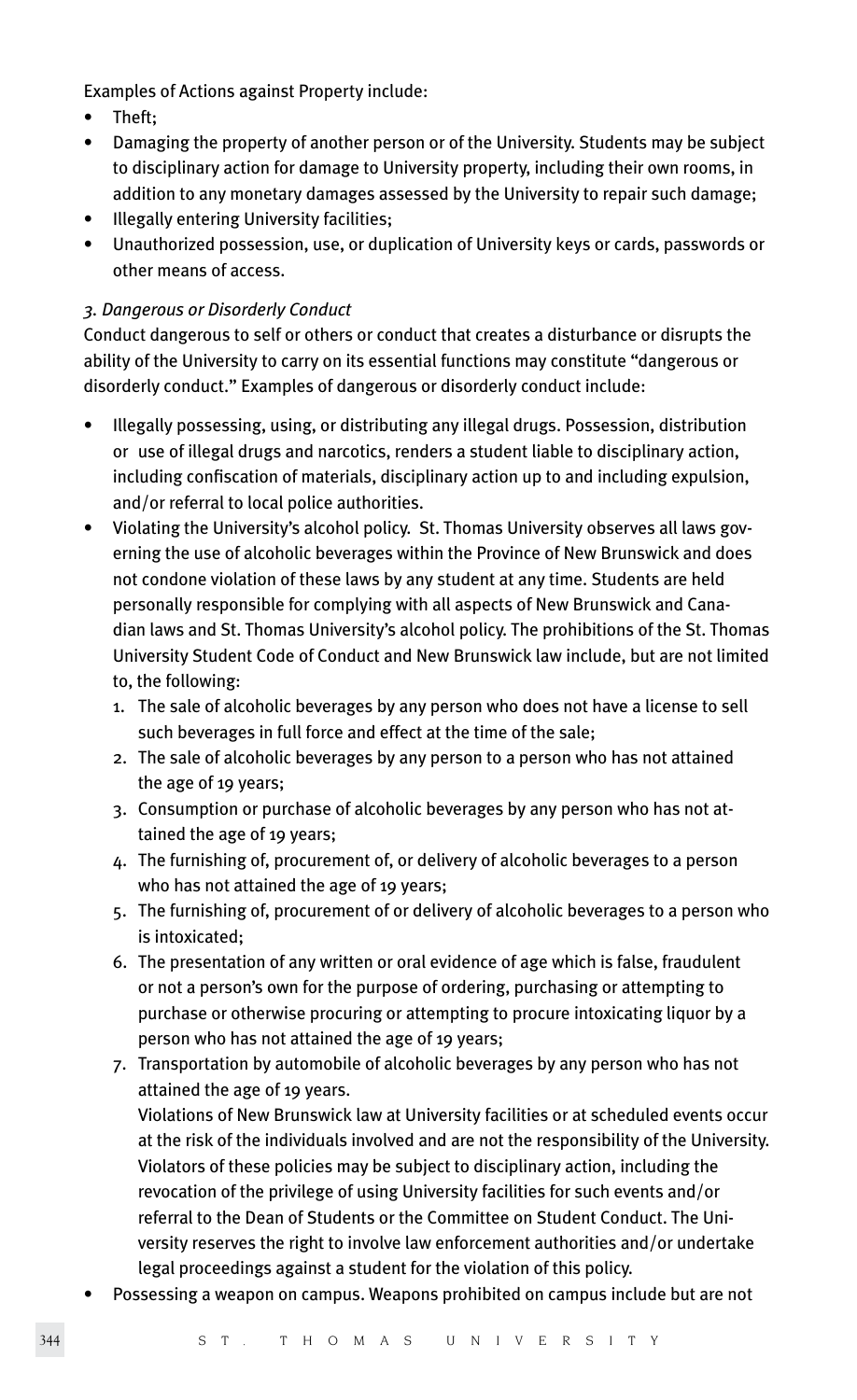limited to: firearms, ammunition, BB or pellet guns and slingshots. These items are forbidden.

- Conduct that may result in fire or explosion. Possessing or producing explosives and setting fires are prohibited. Any action that might cause a fire in a University building will be considered a serious offense and may be met with disciplinary action, includ ing suspension or expulsion. Firecrackers, flares and explosives are prohibited on campus. Misuse of fire extinguishers will result in a fine plus the cost of replacement and may lead to additional disciplinary action. Setting off a false fire alarm incurs a fine that increases for repeated incidents.
- Disorderly conduct. Conduct that infringes on the freedom and activities of others, or conduct that is disruptive, harassing or a nuisance may constitute disorderly conduct.
- Conduct that disrupts normal operations of the University, including instruction, and/or impedes access to University facilities

## *4. Actions Against the University*

Conduct that involves the unauthorized accessing or alteration of documents and records controlled by the University, including class papers and examinations, may constitute an "action against the institution." Examples of Actions against the Institution include:

- Altering a University ID
- Tampering with University documents or records by hand
- Information, network, computer and telephone violations. Violations may include improperly accessing, or changing access to, or improperly changing information on or removing information from another's computer or telephone.
- Violations of authorial integrity, including plagiarism, invasion of privacy, unauthorized access and trade secret and copyright violations, may be grounds for sanctions against members of the academic community. Any user who either accesses information to which they have no right or uses an excessive amount of system resources is acting in an unethical manner. The IT Department reserves the right to take whatever actions are necessary to prevent a user from violating the rights of other users. Students who violate these standards for use of information, network, and computers may also be subject to disciplinary action by the Dean of Students or the Committee on Student Conduct. The Student Handbook provides a detailed description of the responsibilities of users of the University's computing resources.
- Misrepresentation to gain access or use of a service or facility. Violations may include lying in order to gain access to a University building, office, or lab.

## *5. Obstruction of University Disciplinary Procedures*

Conduct that interferes with investigation of alleged offenses, the process by which they are resolved or their outcomes may constitute an "obstruction of University disciplinary procedures." Examples of Obstruction of University Disciplinary Procedures include:

- Refusing to identify oneself to a University employee in the pursuit of his or her duty or to comply with appropriate instructions (e.g., refusing to provide your name or to disperse when asked to do so by Campus Security.)
- Refusing to appear before University administrators or security personnel charged with authority in matters of student conduct.
- Knowingly providing false information during any phase of the student conduct process (including the investigatory stage) or conspiring with others to do so.
- Harassing witnesses or others involved in the disciplinary process at any time during the student conduct process, including the time during which any penalty is in effect.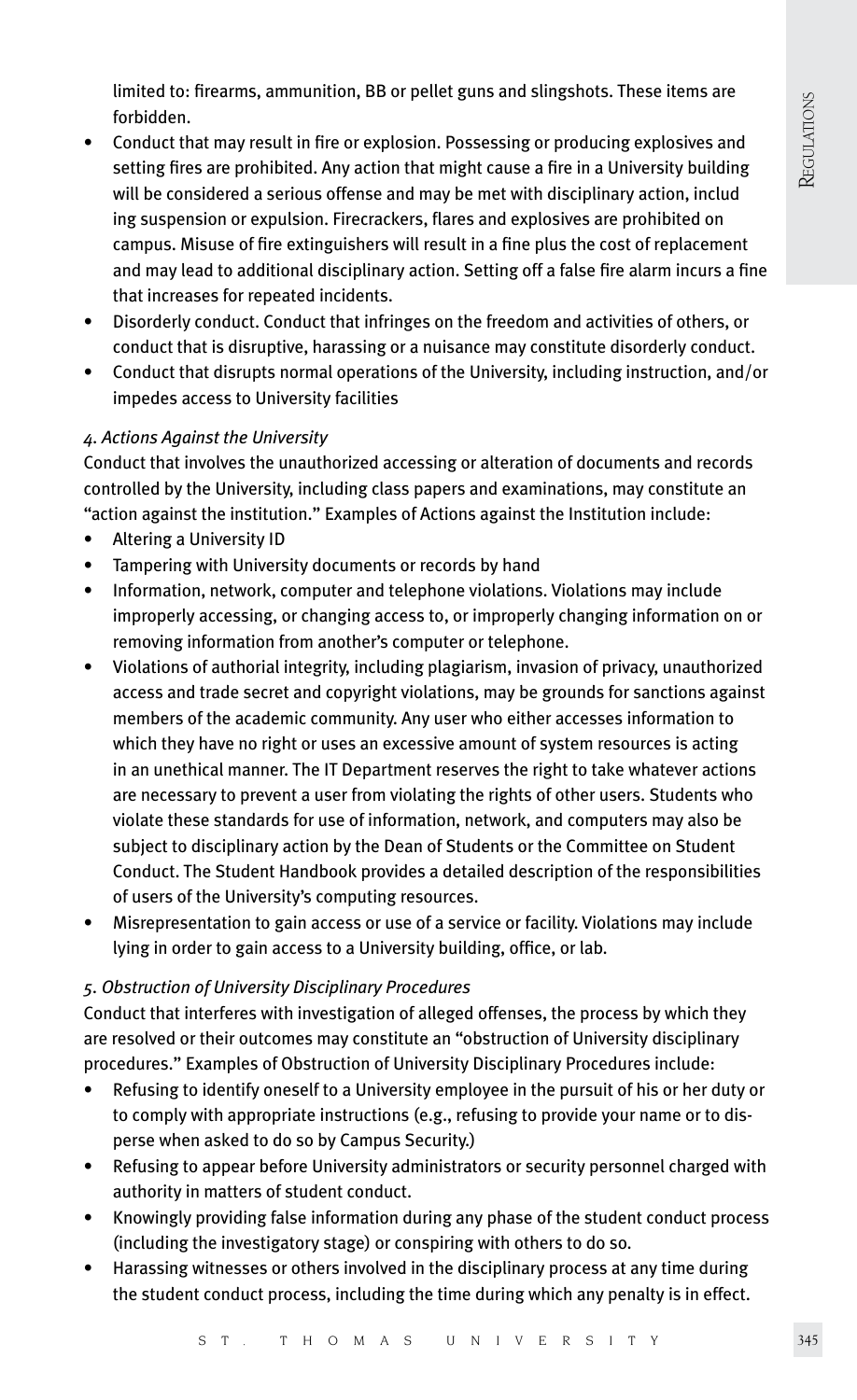• Violating the terms of any sanction imposed by appropriate authority (i.e. the Office of the Dean of Students or the Committee on Student Conduct) in a disciplinary matter.

Notwithstanding the above, additional regulations may be adopted and enforced by different sectors of the University, such as the Athletics program or the Residence system. In all cases, however, such additional regulations may not abrogate those principles and regulations contained in the Code of Student Conduct.

At any time, the Vice President (Academic and Research) may remove or suspend any student from campus, class or residence where there is reason to believe that there is imminent danger to other members of the university community or where the student is interfering with the learning environment.

#### **Disciplinary Process for Cases of Social Misconduct**

#### *A. Procedures for Resolving Alleged Social Misconduct*

A review by the Committee on Student Conduct (CSC) is not the only method for resolving disputes between members of the University community. The University provides several methods for addressing alleged violations of the Code of Student Conduct. Cases of social misconduct that are that are not resolved by the residence process or the Dean's review are addressed by the CSC.

#### 1. Residence Level Discipline

Appendix A describes the process for addressing some kinds of student misconduct, especially issues related to daily life in Residence. Examples include: minor cases of residence damage, noise disputes, and misuse of housing facilities.

#### 2. Dean's Review

The Dean of Students shall have authority to render decisions in minor cases of misconduct. Alternatively, the Dean may refer any case to the CSC.

A minor case of misconduct is any case wherein, in the judgment of the Dean, appropriate disciplinary action if taken would involve only some form of censure or required action (as explained in Section C below). These penalties may include, but are not limited to, letters placed in a student's file, loss of various privileges, referral to counseling, community service, or removal of a student from University housing or dining.

The "Dean's Review" method of resolution is not a formal hearing. Rather, it provides an opportunity for a student accused of minor misconduct to meet with the Dean, discuss the allegations of misconduct, and have the Dean determine the appropriate penalty, if any. Any student called upon to speak to the Dean in connection with a disciplinary matter may ask another member of the current St. Thomas University community to serve as his or her advisor.

The decision in a minor case of misconduct shall not be recorded on the student's permanent record, but will remain in the student's confidential file until graduation. The Dean shall send the student a letter identifying the misconduct, stating the Dean's decision regarding penalties, and notifying the student of the right to appeal to the CSC.

If the Dean makes a decision in a minor case of misconduct that the student accused of misconduct feels is unjustified, that student may appeal the decision to the CSC. The student appealing the decision must submit the appeal in writing to the Chair of the CSC within fourteen calendar days from the time at which the original decision was communicated to him or her by the Dean. The Committee will act on this appeal using the full procedures outlined herein. The Committee may affirm, reverse, or otherwise modify the original deci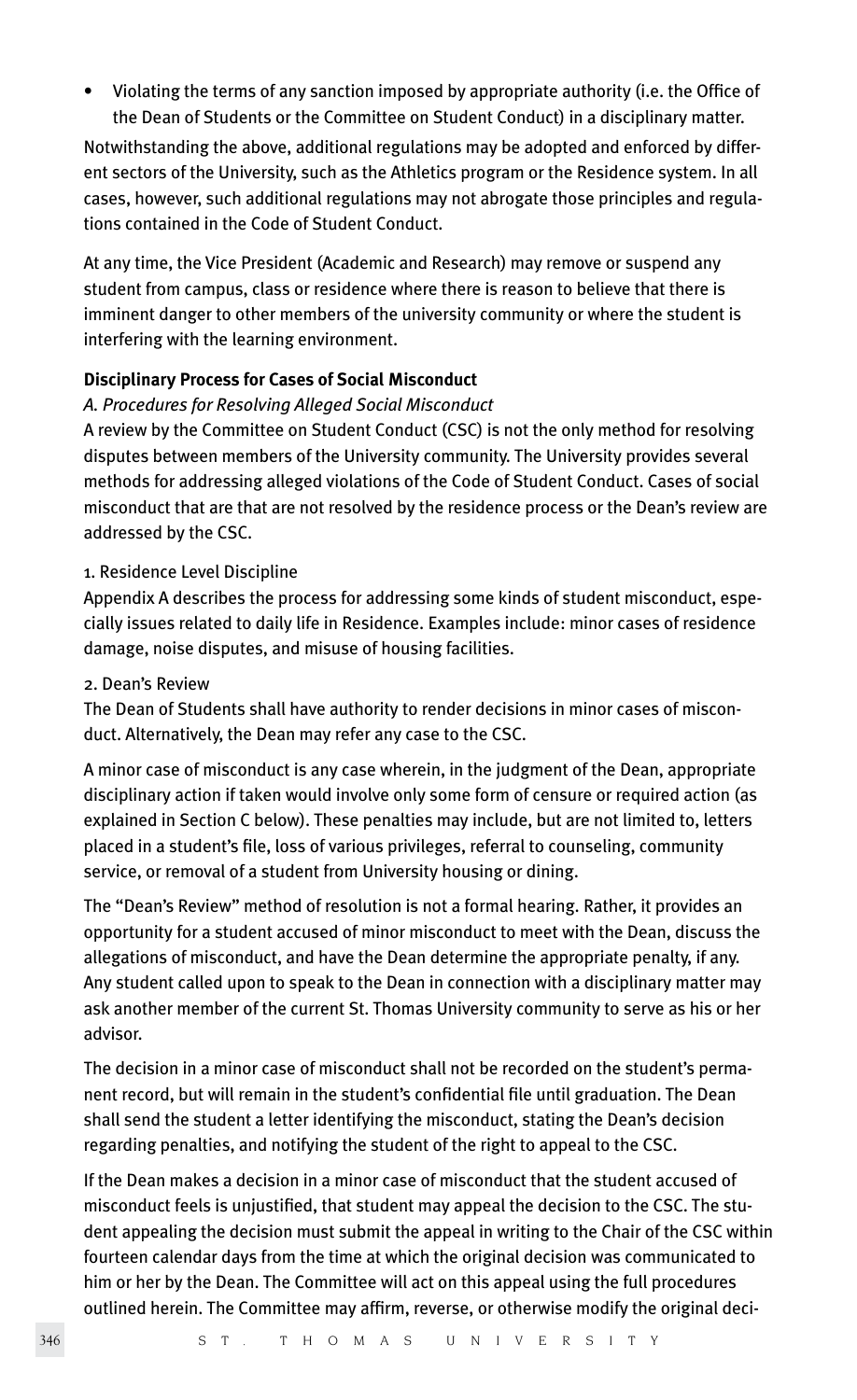sion of the Dean. In such cases, the information obtained at the Dean's Review would be admissible at the Committee on Student Conduct hearing.

The Dean shall halt any investigation if it discovered that the incident in question occurred more than two years before the complaint was brought to his or her attention (unless the Dean believes that the CSC could find exceptional grounds for such a delayed investigation).

## 3. Committee on Student Conduct

Cases of social misconduct that are not resolved by the Residence process or the Dean's Review are addressed by the Committee on Student Conduct (CSC). All major cases of social misconduct shall be referred by the Dean to the CSC. A major case of social misconduct is any case wherein, in the judgment of the Dean, appropriate disciplinary action if taken might involve banning, probation, suspension or expulsion. The CSC may make use of any of the penalties in Section C below.

The CSC is charged with the responsibility to determine whether or not a violation of University policy has occurred, and to mete out appropriate penalties where appropriate.

The Committee on Student Conduct Constitution and Authority

## *The CSC shall not deal with cases involving harassment or academic misconduct.*

1. The Committee on Student Conduct shall consist of the following five members:

- i. the Chair, to be appointed by the President and to be drawn from the administration of the University, excluding the Dean of Students;
- ii. one member of the University staff, to be appointed by the President;
- ii. one member of faculty, to be appointed by the President;
- iii. two students, to be appointed by the President following nomination by the Students' Union. An additional two students will be named by the President as alternates, again following nomination by the Students' Union.

The term of office for the student members shall be a maximum of one year; the term of office for faculty members shall be two years maximum. The Chair is responsible for seeking replacement of CSC members should the situation arise.

- i. No individual member of the CSC can serve if they are involved in the case as com plainant, respondent, or witness.
- ii. No individual can serve on the CSC who has been found guilty of an offence by the CSC.
- iii. Any individual who is in a position of bias or conflict of interest with anyone whose case is being considered by the CSC (e.g., financial gain, kinship relation, close personal friendship) must recuse him/herself from the case.
- iv. All student members who serve on the CSC must be and remain full time students in good academic standing.

## 2. Quorum

A quorum shall consist of any three members of the CSC including the Chair. Every effort shall be made to ensure that a consistent quorum of members follows each case to its conclusion. The CSC is authorized to extend the terms of members for this purpose.

## 3. Secretary

The Office of the Dean of Students shall make provision for a CSC Secretary who will record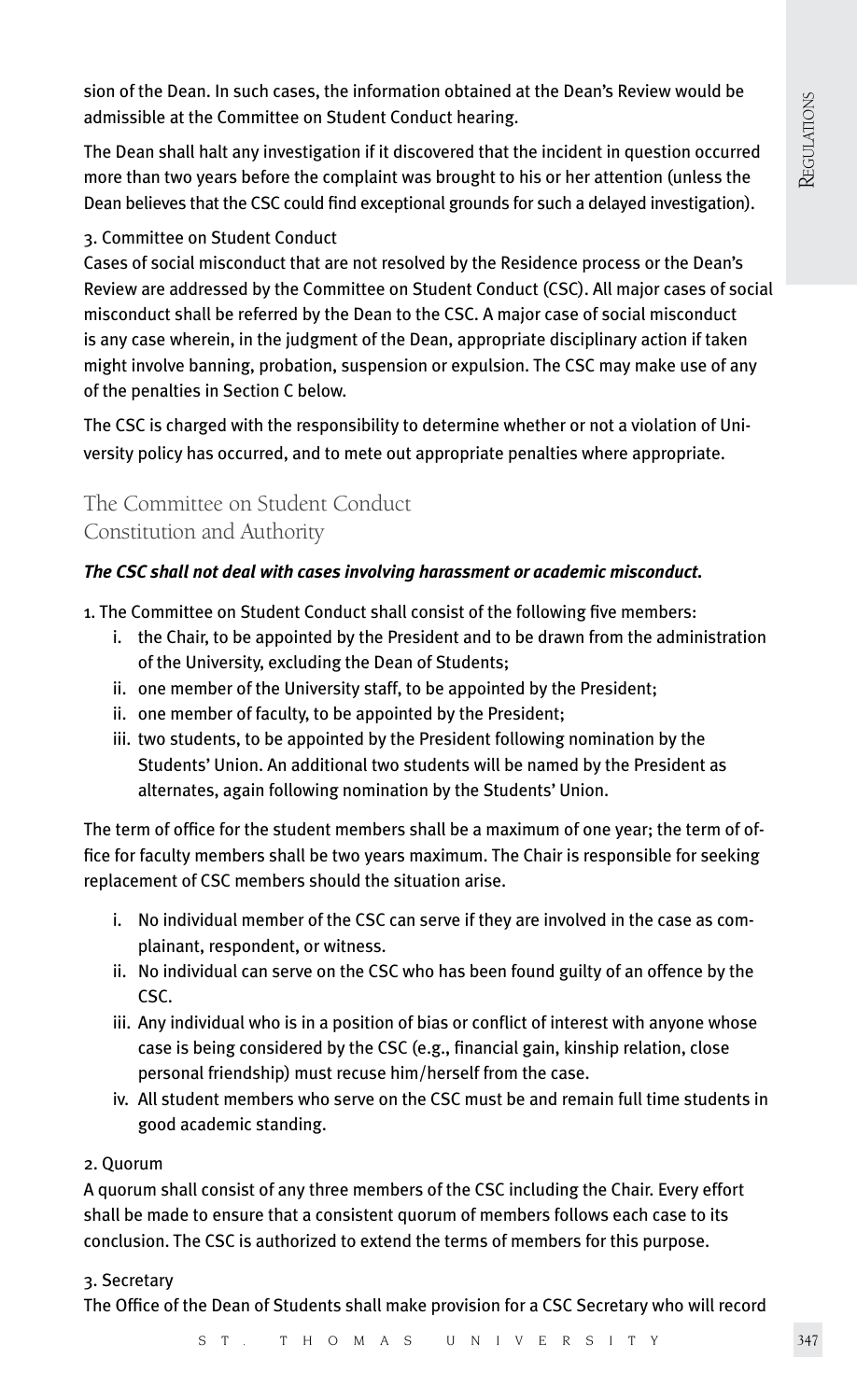the minutes of all meetings. However, the Secretary shall not participate in the discussions and shall not have a vote.

4. The CSC will be active from the first day of the Fall semester to the last day of the second term of summer school. Cases arising outside this period will normally be heard at the beginning of the following semester.

5. General Powers

The general powers of the CSC shall be:

- i. to review all cases referred to it by the Dean,
- ii. to review the type and severity of sanctions imposed by the Dean, and
- iii. to review complaints filed by members of the University community concerning student conduct.
- 6. Decisions

Decisions of the CSC shall be by simple majority of the voting members. The Chair shall not vote except in the case of a tie.

#### **CSC Procedures**

- 1. The Chair of the CSC, having received a case from the Dean or another complainant, or having received notice that a student is contesting a sanction imposed by the Dean, shall convene the CSC; shall set the time, dates and locations for all meetings; and shall arrange for the presence of the secretary and for the recording of all meetings.
- 2. The CSC will hear review all evidence pertaining to the complaint, including statements from witnesses that are pertinent to the case at hand. Such statements shall be restricted to reporting the facts pertinent to the incident or accusation in question.
- 3. All evidence, including any submissions from the respondent will be in writing. The CSC will not entertain direct or from either complainants or respondents.
- 4. The respondent shall be notified by the Chair of the CSC of the nature of the complaint against him/her and the date that matter is to be dealt with by the CSC. A period of at least seven calendar days shall be allowed between the incident and any meeting to address the matter. All notices will be hand delivered or sent by registered mail.
- 5. The Chair will accept evidence from a complainant or witnesses in the form of written statements. The respondent will in this instance be notified of this fact and be given the opportunity to respond to such evidence.
- 6. General minutes shall be taken of the meeting and of all motions of the CSC. Copies of the minutes will be provided to all parties upon request.
- 7. All documents, evidence, deliberations and minutes of the CSC are confidential to the CSC and to the parties involved, and all participants are enjoined to respect this confidentiality.
- 8. All meetings of the CSC shall be held in closed session. Observers are excluded unless all parties agree otherwise. No one may record the proceedings without the consent of the CSC.
- 9. Copies of all documents submitted by each party to the Chair will be made available to all members of the CSC, to the complainant, and to the respondent during the meetings.
- 10. Any part of academic, counselling, or medical records may be submitted only with the concerned party's consent, if found relevant to the case. Rulings on relevance will be made by the Chair.
- 11. All incident reports pertinent to each case kept by the Dean or Campus Security are admissible as evidence before the CSC.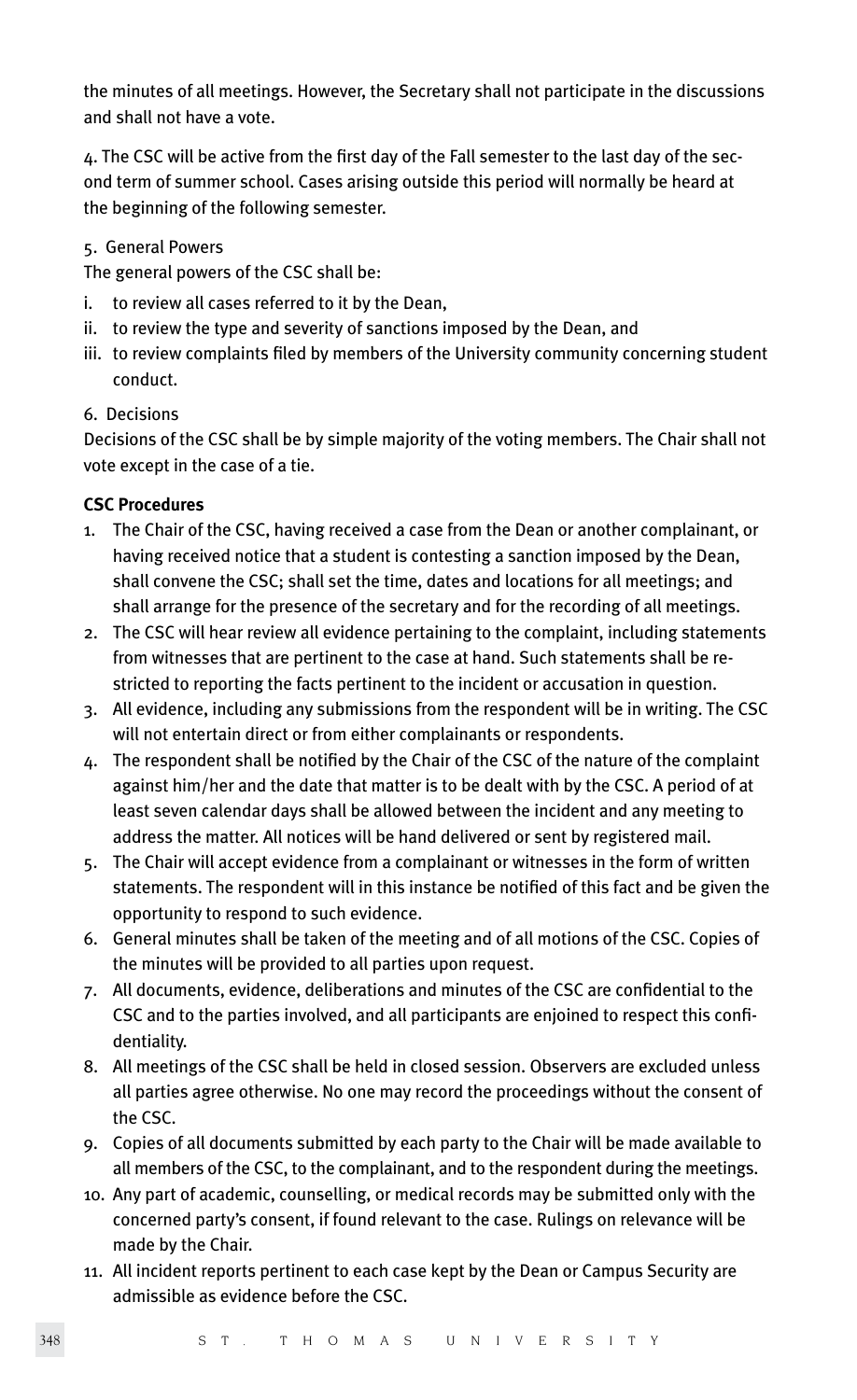- 12. All documents provided by either party will become evidence for the CSC unless one party objects on the grounds that such documents are forged or false or made with malicious intent. Such documents may become evidence before the CSC only after the CSC receives written confirmation of their authenticity by the original author. The CSC reserves the right to accept or reject all documents.
- 13. The CSC will request written evidence concerning the alleged incident(s) from all parties including the Dean and the Director of UNB Security.
- 14. The CSC will reserve the right to request evidence from any other party and to request and receive any other document it deems may assist in its deliberations and all such evidence shall be made available to all members of the CSC, to the complainant, and to the respondent.
- 15. In the case of new documents brought to the CSC during the meeting, the CSC shall determine whether such documents are admitted. Is new documents are admitted, both parties and all members of the CSC will have the right to review such documents before proceeding with the case.
- 16. Following the CSC's final decision in each case, all documents including the written evidence will be retrieved by the Chair and, together with the minutes, shall be deposited in the Office of the Dean where they will be made available to the CSC members, to the complainant and to the respondent. The Dean shall arrange for the safe-keeping of all CSC documents until such time as the appeals process is finished and until the student graduates or otherwise leaves the University.
- 17. Onus and Standard of Proof

The onus is on the complainant and/or the University to establish that the respondent was responsible for the incident(s) or events in question. The standard of proof to be used by the CSC shall be the "balance of probabilities" or "preponderance of evidence". By this is meant "more likely than not" in the sense that an unbiased observer, having reviewed all the evidence and having heard all sides of the story should, in the end, be able to say: "the fair decision in this case is 'X' more likely than not".

- 18. At the end of its deliberations, the CSC shall decide on the complaint and impose any sanction it sees fit. The CSC may do one or more of the following:
	- i. exonerate the student,
	- ii. reprimand the student,
	- iii. levy a fine not to exceed \$500,
	- iv. require up to 4 hours/per week of non-academic community or university service, for a specified period, not to exceed 40 hours/semester,
	- v. require the student to rectify any situation that he/she has created (e.g., by letters of apology),
	- vi. require the student to make monetary restitution for any damages caused,
	- vii. place the student on conduct probation.
- 19. In the case of the most serious offences the CSC may recommend one or more of the following:
	- i. a campus ban, including specified areas of the campus and a specified time period,
	- ii. suspension of the student for a period not to exceed one year,
	- iii. expulsion of the student with no possibility for re-admission.
- 20. Normally, the CSC will make its decision within thirty days of receipt of the complaint. Once the decision is made (and subject to 8.8.19), the Chair of the CSC shall forthwith, but within the next seven calendar days, inform the complainant, the respondent and the Dean in writing of the CSC's decision.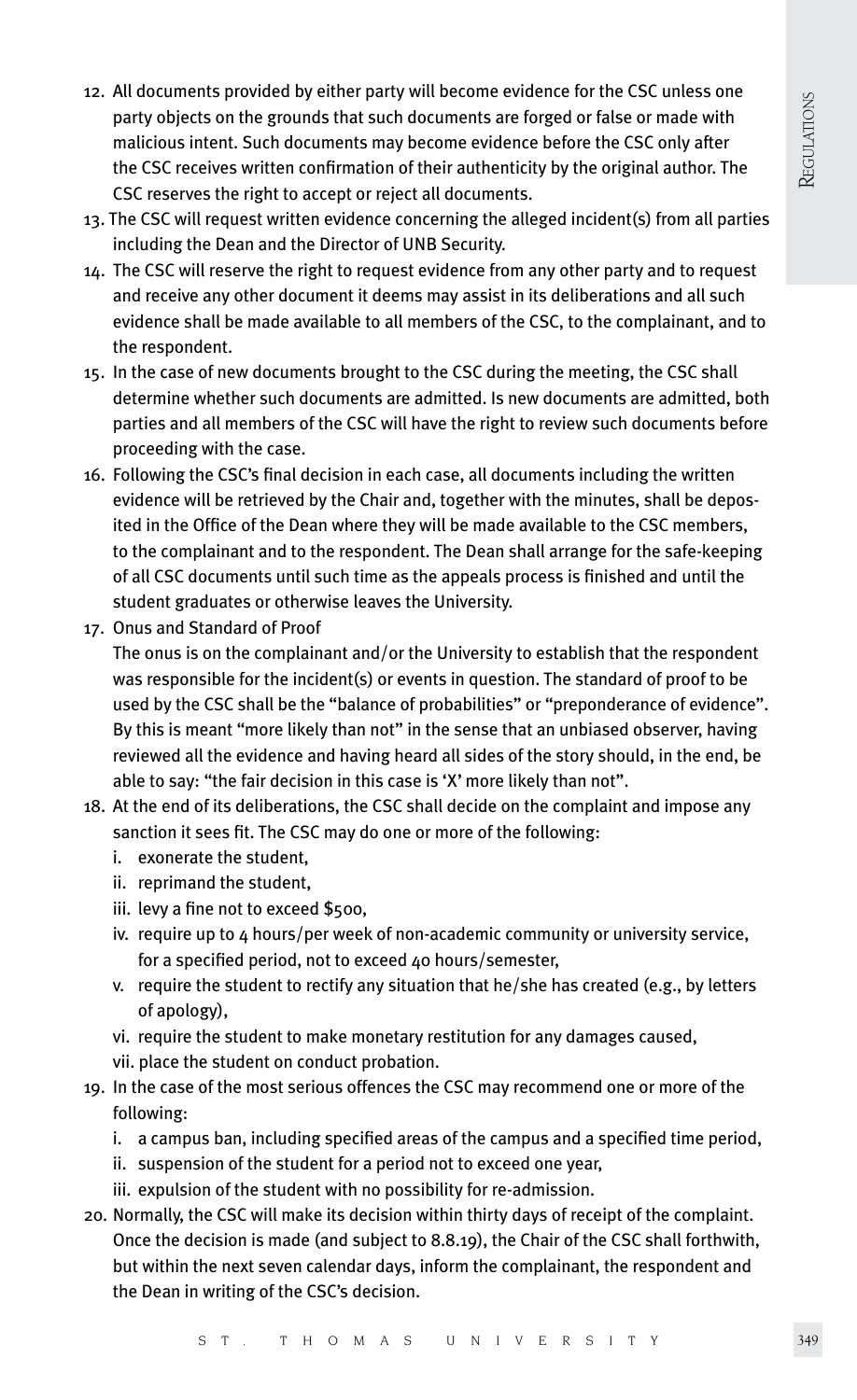- 21. All sanctions imposed by the CSC, with the exception of recommendations to ban, suspend, dismiss or expel, shall take effect at a starting time as decided by the CSC. The CSC may, at its discretion, take into account the period of time during which the student may have already been under restriction. The Dean shall be responsible for the implementation of these sanctions.
- 22. Should they so decide, the complainant and the respondent shall then have a period of fourteen calendar days to appeal any sanction imposed by the CSC, with the exception of recommendations to ban, suspend, dismiss or expel. Such an appeal will be forwarded in writing to the Vice-President (Academic). The decision of the Vice-President (Academic) is final and not subject to appeal.
- 23. Where the recommendation of the CSC is to ban, suspend, dismiss or expel the student, this recommendation shall be forwarded to the Vice-President (Academic) for confirmation. The Vice-President (Academic), having reviewed all aspects of the case, may then accept, remit or mitigate the sanction when he/she considers it warranted. The Vice-President (Academic) shall communicate his/her decision to the complainant, respondent, and the Dean with a copy to the chair of the CSC within seven calendar days of receiving the decision from the CSC.
- 24. The complainant and the respondent then have the right to appeal the decision of the Vice-President (Academic) to the President within fourteen calendar days. The decision of the President is final and not subject to appeal.
- 25. All hearings and deliberations of the CSC, as well as documents, evidence, and testimony, are strictly confidential to the CSC. Beyond the CSC's annual public report and educational efforts, all CSC members will respect the strict confidentiality of the proceedings of the CSC. Should there be a breach of confidentiality, the Chair can request that the member(s) responsible step down from the Committee.
- 26. Once proceedings of the CSC have begun, the Chair will inform all parties in writing of the confidential nature of the case involved. Except for purposes of the inquiry no action shall be taken by any person involved in the proceedings that would divulge the identity of individuals or the nature of the complaint in question. Such actions would be subject to disciplinary action.
- 27. Any penalties that result in an interruption of study (i.e., suspension, dismissal) shall be recorded on the student's academic transcript. No other penalties shall be recorded on academic transcripts.
- 28. The University will indemnify and save harmless any CSC member against all costs, charges and expenses including an amount paid to defend or settle a claim or action or satisfy a judgment arising in respect of any civil, criminal or administrative action or proceeding to which a member has been made a party by reason of being or having been a member of the CSC if he or she acted honestly and in good faith with a view to the best interest of the University.

## APPENDIX A ST. THOMAS RESIDENCE STANDARDS AND REGULATIONS

The following section provides an overview of Residence Standards and Regulations; It does not fully cover all of them in detail. Failure to comply may result in disciplinary action. Please note that since not all specific circumstances can be anticipated, some situations may be left to the discretion of the Residence Life Staff.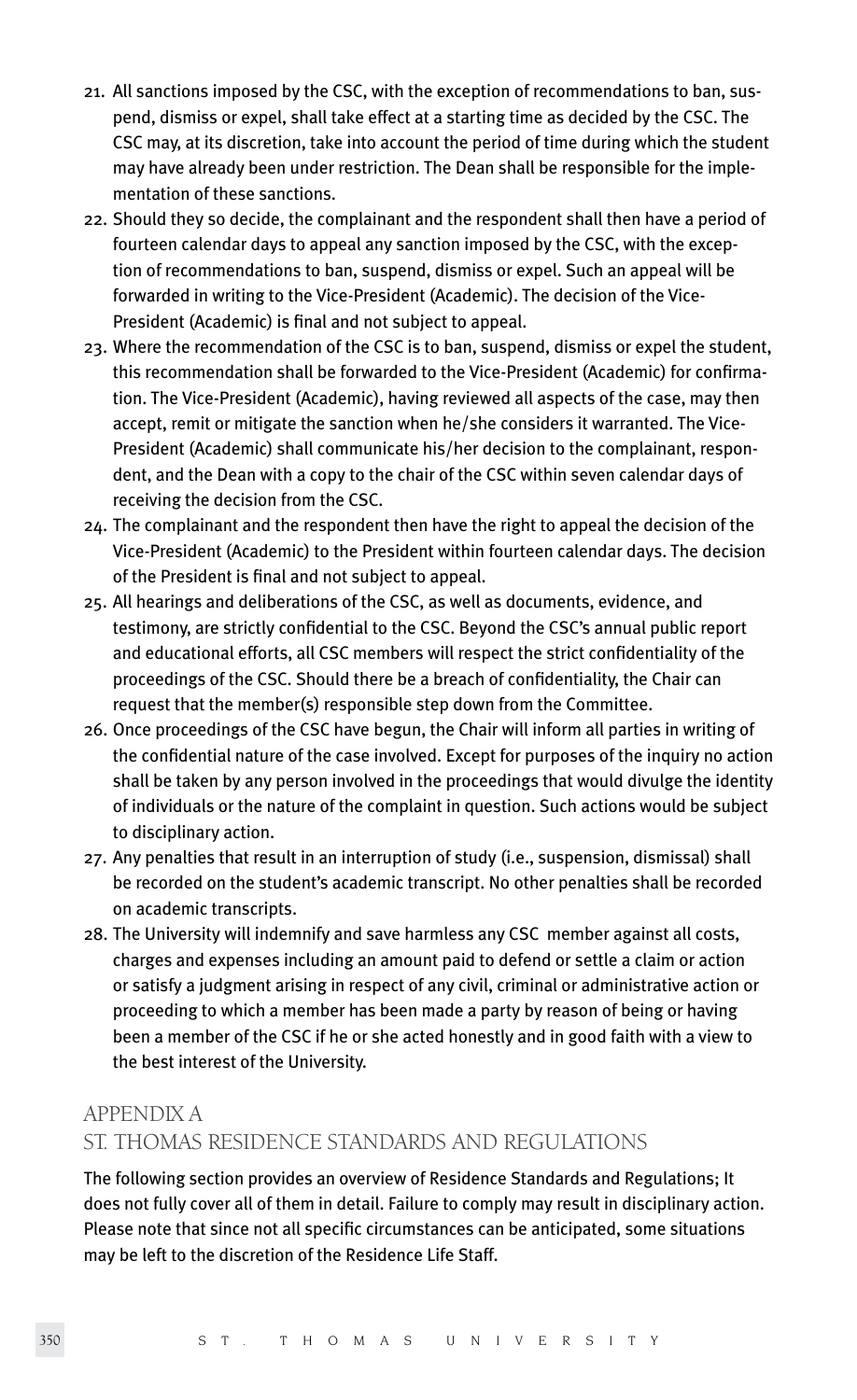#### **Absence from University**

In the event of a prolonged absence from classes, please notify the Registrar's Office at 452-0530 or registrar@stu.ca. If you will be missing several days of classes due to illness or family emergency, please notify the Registrar's Office. If for some reason you are unable to do this personally, give the message to your Residence Advisor and she or he will pass it along for you.

#### **Access to Student Rooms**

If access to another student's room is required by a resident, permission may be granted only by the person assigned to that particular room in the presence of a member of the Residence Life Team.

#### **Alcohol-Free Welcome Week**

Residence will be alcohol-free during welcome week. This is to allow all students the opportunity to socialize and participate in activities without the pressure and influence of alcohol. It is hoped that students will come to understand that their university experience involves a need to balance social, recreational and academic needs. Residence Life Team members reserve the right to confiscate any alcohol found during this time. Alcohol will not be returned to individuals under the age of 19.

#### **Alcohol Use in Residence**

In the Province of New Brunswick the legal drinking age is 19. Students are responsible for knowing, understanding and complying with Provincial laws and University regulations regarding alcohol. All students consuming alcohol are responsible for their behaviour and actions. The Residence Life Office requires that students limit alcohol consumption to their rooms.

Drinking games, funnels and/or speed drinking devices and brewing equipment are not permitted. Possession and/or consumption of "common source" alcohol (e.g. keg, large containers of pre-mixed alcohol, etc) within residence is prohibited.

#### **Balconies**

For the protection of all students, no items may be thrown over, stored, or hung from the balconies. This includes bottles or garbage. Students should not congregate on balconies.

#### **Bicycles**

For fire and safety reasons, bicycles are not allowed inside the residence halls at any time for any reason, except locked in the storage room. Bicycles can also be locked outside.

#### **Damage Deposit**

Each first-year residence student must pay a \$250.00 damage deposit with their residence fees. This deposit is transferred to the next year provided the student stays in residence and there are no damages to the room.

#### **Damage to Property**

Damage to property other than your own is prohibited and may result in disciplinary action and the cost of replacement/repair of damaged property. A pricing list is available at the Residence Life Office if requested.

#### **Dangerous Activity**

Activities which are considered dangerous or potentially harmful to any person, including the resident engaging in the activity, are prohibited. These activities include, but are not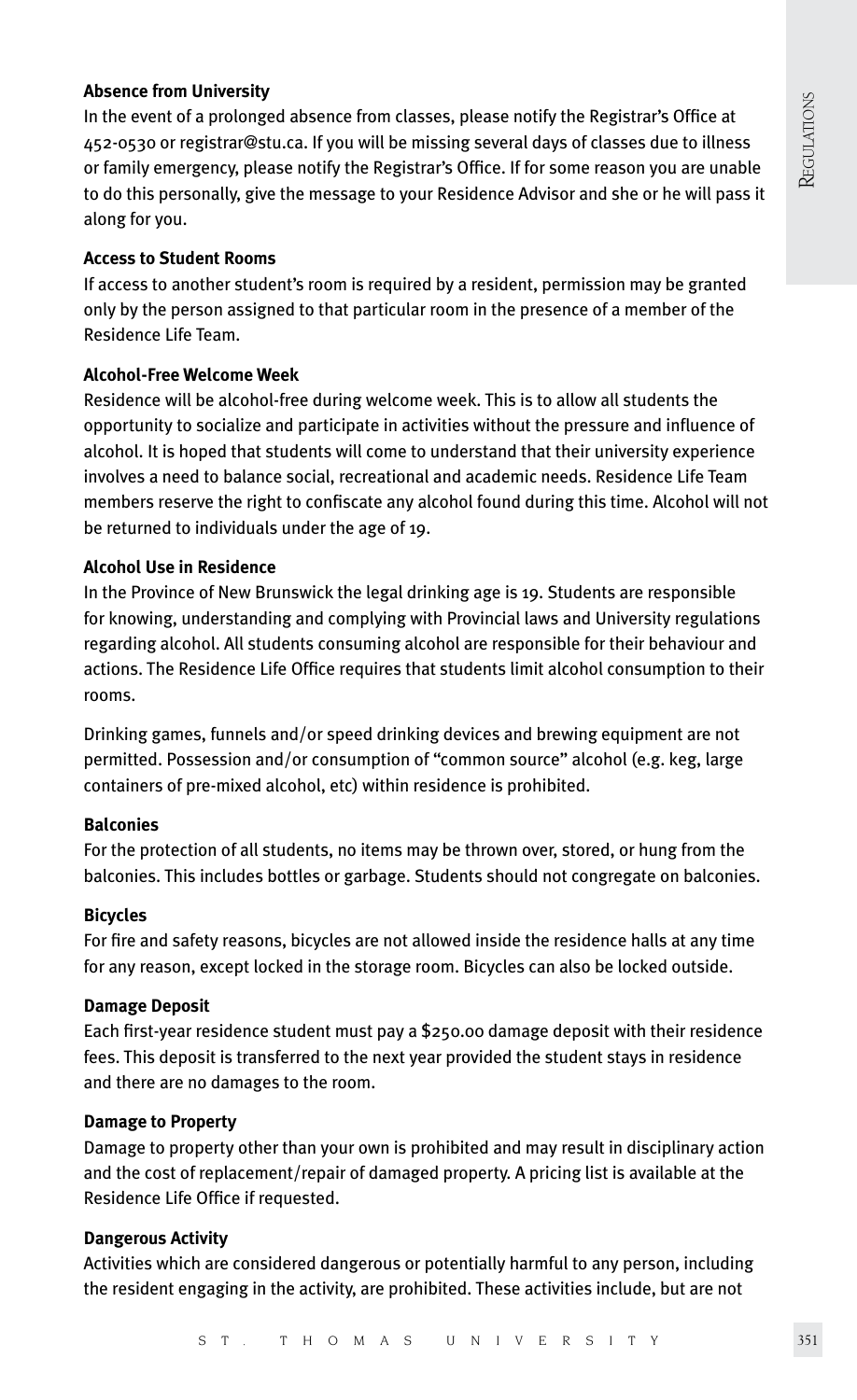limited to, breaking glass, dangerous horseplay, climbing in/out of residence windows, setting off fireworks, etc.

#### **Drugs and Narcotics**

St. Thomas University has a zero tolerance for the use, possession and/or trafficking of drugs or narcotics. Students found in conflict with this policy are subject to disciplinary action which may include, but is not limited to, eviction from residence. Hosts will be held accountable for guests in violation with this policy. The University reserves the right to involve local law enforcement.

#### **Emergency Situations**

In the event of an emergency in your room, please contact your Residence Advisor or Residence Coordinator who can help as they have been trained in emergency response. If you will be missing several classes as a consequence of the particular emergency, please notify the Registrar's Office. If, for some reason, you are unable to do this personally, give the message to your Residence Advisor or Residence Coordinator and he/she will pass it along for you.

## **Fire Safety and Regulations**

The floors of all residence buildings are equipped with manual fire alarm pull stations as well as an automatic smoke detector system. In the event of a fire alarm, all residents and guests must exit the building promptly and remain outside of the building until informed by a Fire Department representative, Security member or Residence Life team member that it is acceptable to return indoors. House meetings and fire drills will be held in your residence to help you become familiar with your residence's evacuation procedures. False, malicious or prank alarms will not be tolerated. All hallways/stairwells are to be kept clear at all times. Nothing is to be stored or temporarily placed in hallways or stairwells. Flags/posters are not permitted to hang from ceilings obstructing the smoke detector or sprinkler system and nothing is to be hung from the sprinkler system. No open flame/elements are permitted in residence. Tampering with fire equipment, including but not limited to smoke detectors, fire extinguishers, sprinklers and emergency exits, may result in disciplinary action.

#### **Garbage**

Each resident is responsible for the disposal of garbage from his/her room. There are designated disposal sites at each residence for garbage. Please tie and place bagged garbage at the designated site. Room garbage is not to be taken to common areas or lounges.

#### **Grade Point Average (GPA) Requirements**

The minimum annual GPA for re-admission to residence and University is 2.0 in the current year. Students with GPAs that are below 2.0 may be re-admitted on probation. Further details are available by contacting the Residence Life Office.

#### **Guests in Residence**

You are welcome to have guests in residence. Please inform guests of residence rules and regulations and escort them at all times. Keep in mind that residents are held accountable for the actions of their guests. Guests are to leave by midnight on weekdays and 2 a.m. on weekends unless signed in with a Residence Advisor. Lending your keys to a guest is prohibited. You may have overnight guests. Since most residents share accommodations with a roommate it is of utmost importance and respect for this person to have their permission prior to having an overnight guest. The stay of your guest may not be any longer than three consecutive days. A guest slip is available from your Residence Advisor. Once you've filled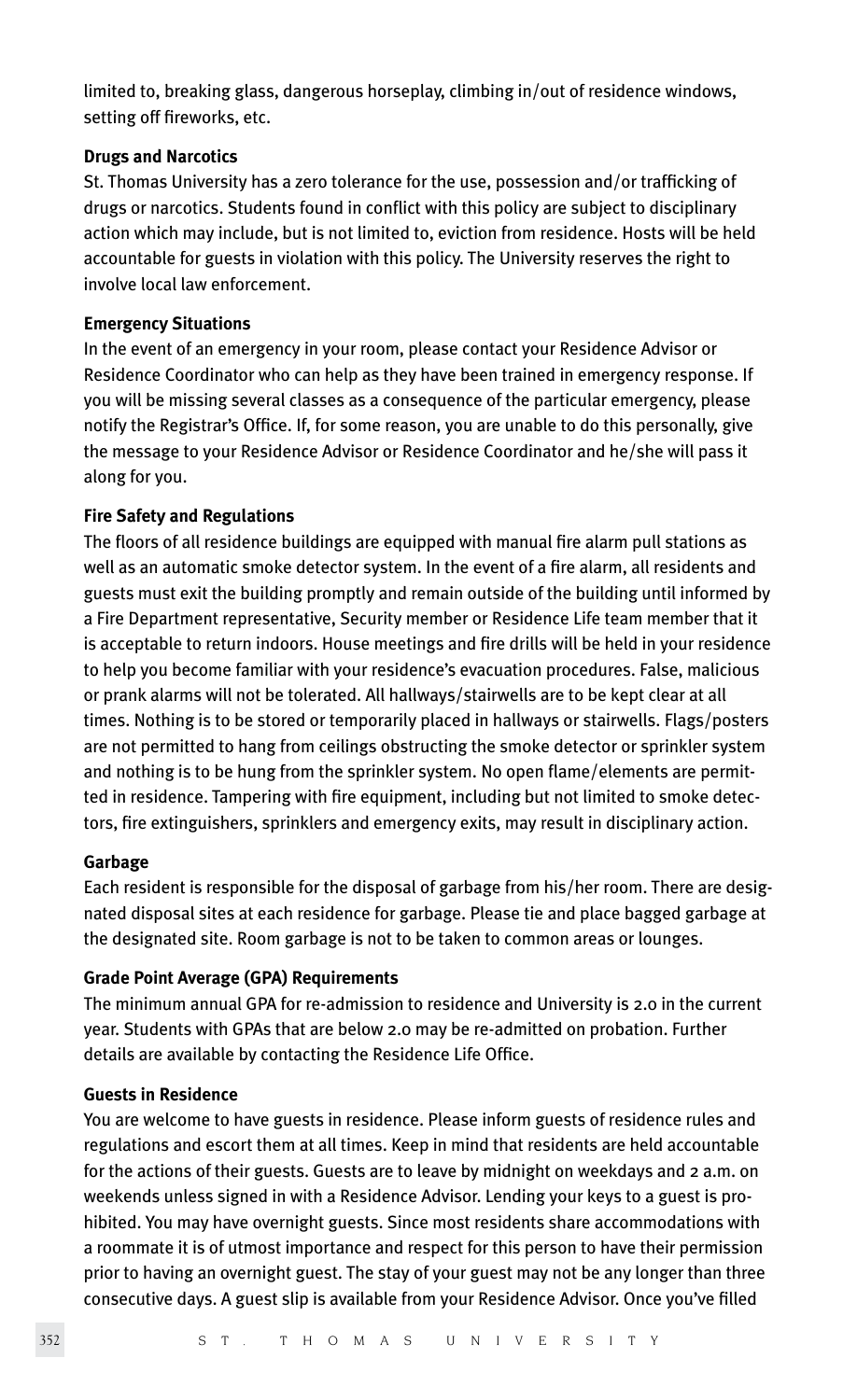it out, your roommate must sign the slip and bring it to a Residence Advisor. Upon the Residence Advisor receiving verbal and written consent from your roommate you will receive a copy. Overnight guests are not permitted during 21 Quiet Hours. Guests (including parents) must be escorted by the resident.

## **Keys**

Residents are reminded to keep their keys with them at all times. In order to prevent thefts, it is also recommended that your door be kept locked. For security reasons keys must not be copied. If you are locked out of your room, please see the Residence Advisor on duty. A charge of \$1 or a non-perishable food item may be applied, all of which are donated to the Campus Ministry Food Bank. If you lose your keys, replacement keys can be bought at the Registrar's Office for \$25 each and picked up at the Facilities Management Office in Edmund Casey Hall Room 18.

## **Music**

To accommodate every resident and in keeping with the confines of respect for others, the following parameters are to be observed: acceptable volume to limit sound to one's room, volume with low bass level and earphones can be used when louder music is desired.

## **Interior Residence Room Doors**

Room doors must be closed during quiet hours.

## **Exterior Residence Doors**

For security purposes, propping exterior (outside) doors open is prohibited.

#### **Open Flame**

Burning candles, incense or having any other open flame in residence is not permitted.

## **Personal Safety**

Although personal safety is not a regulation or standard, it is a subject of which all residents should be concerned. The following tips should be regarded as behaviours which need to be adopted:

- Keep your door locked when you are not in your room
- Carry your keys with you at all times
- Keep blinds closed when appropriate
- Walk with a friend
- Do not admit people into your residence when you do not expect to escort them during their entire visit
- Report any suspicious visitors or activities to the Residence Advisor on duty

#### **Pets**

Pets are not permitted except non-dangerous tropical fish kept in a small aquarium. Special permission may be granted for service animals.

## **Quiet Hours**

In order to accommodate an appropriate amount of study and sleep time, the residence community has specific quiet hours. During quiet hours, please keep your door closed and TVs and stereos turned down. It is the primary goal of residence to promote an academic community and quiet hours helps us to achieve this goal. Every member of the residence community is expected to work together and help each other to maintain quiet hours.

Weekdays 10:00 p.m. until 10:00 a.m. Weekends 12:00 a.m. until 12:00 p.m.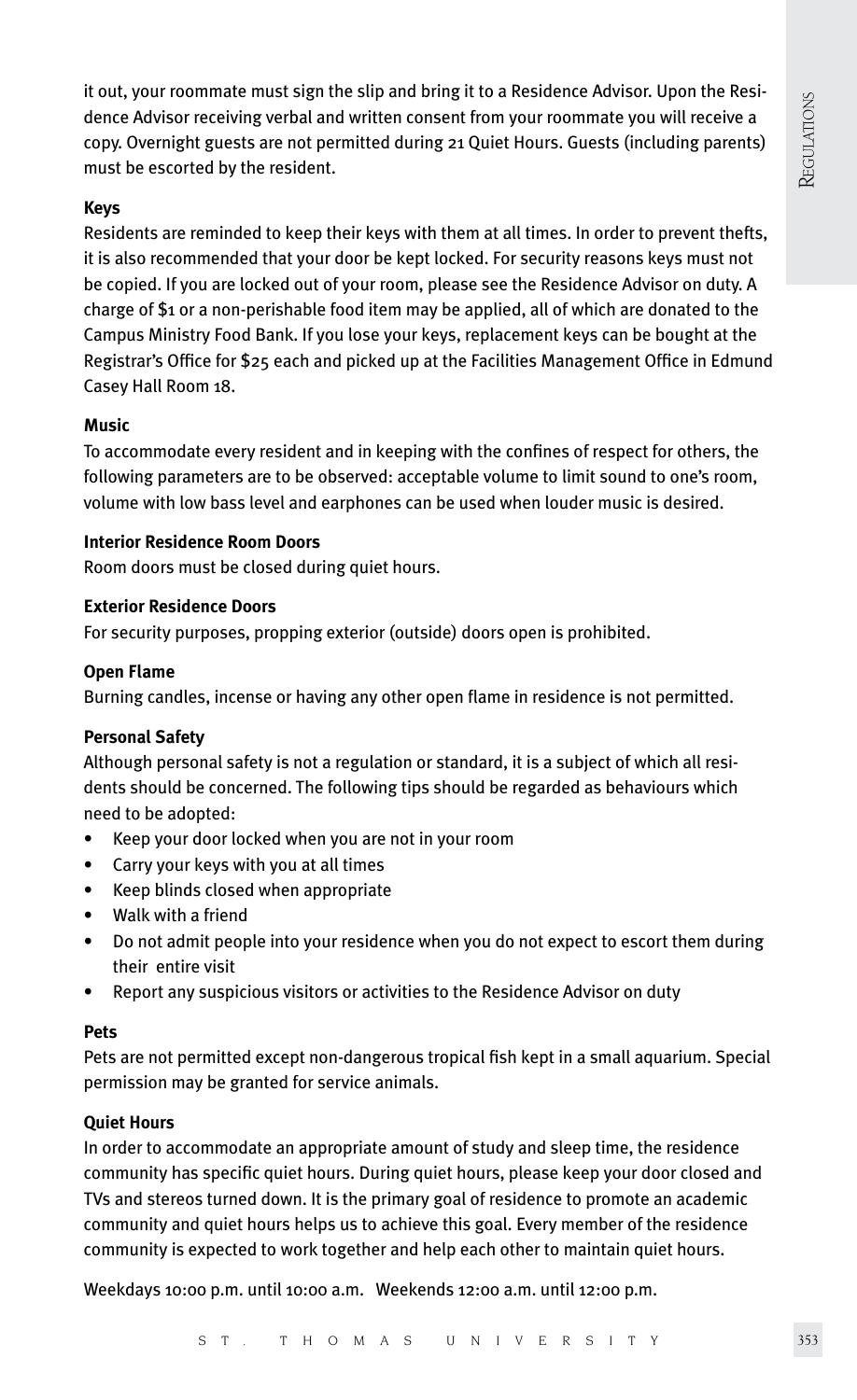If you have any questions or concerns about the appropriate noise levels, please see your Residence Advisor/Residence Coordinator or the residents on your floor. It is this kind of consideration which enhances the residence community. During exam periods, the residence community modifies quiet hours to reflect the need for extreme quiet so that study, sleep and relaxation may be priorities. Moderate noise will be permitted between  $4$  and  $7$ p.m. Overnight guests are not permitted at this time.

#### **Recyclables**

Any bottles or cans that are recyclable are to be rinsed and placed in the designated storage area in your residence. For instructions as to where, when, how, etc., please see your Residence Life Team.

#### **Removal of University Property**

Removing furniture or property from lounges and other common areas is not permitted. Taking university property out of residence areas is disrespectful to the community and may result in disciplinary sanctions. Please do not remove furniture from your room as you will be held responsible for any missing items at the year-end. Also signs, posters, etc. are considered University property and must not be removed.

#### **Small Appliances**

Small appliances without open elements, such as bar fridges and microwaves, are permitted in rooms as long as they do not pose a safety hazard. Other items which are not permitted include candles, incense and toasters. When in doubt, seek the advice of the Residence Life team.

#### **Smoke-Free Residences**

Our residence community is smoke-free. Smoking is only allowed in designated smoking areas outside the residence buildings. Residents are reminded to inform their guests of the smoking policy. Breaches surrounding this policy will result in disciplinary consequences. All smokers are asked to dispose of their cigarette butts in the appropriate disposal containers.

## **Theft**

Thefts in residence can occur and you should take steps to protect your belongings. Keep your door locked when you are not in your room, retrieve your laundry promptly and do not give anyone your bank card, PIN, or Calling Card number. Keep valuables in a safe place and never lend your keys to anyone. Residents found to be engaged in unauthorized taking or appropriating of property from a roommate or from any member of the residence life community are subject to disciplinary action.

Please report any thefts to the Residence Coordinator or to your Residence Advisor immediately.

The University is not responsible for any lost or damaged goods, theft or otherwise, in residence. We strongly recommend you obtain insurance for your property. Ask your parents or guardian to contact their insurance company regarding coverage of your belongings.

## **Throwing Objects**

Throwing, dropping, kicking or knocking objects from or towards residence buildings, windows, balconies or stairwells is prohibited and will result in disciplinary sanctions. Throwing snowballs is also prohibited.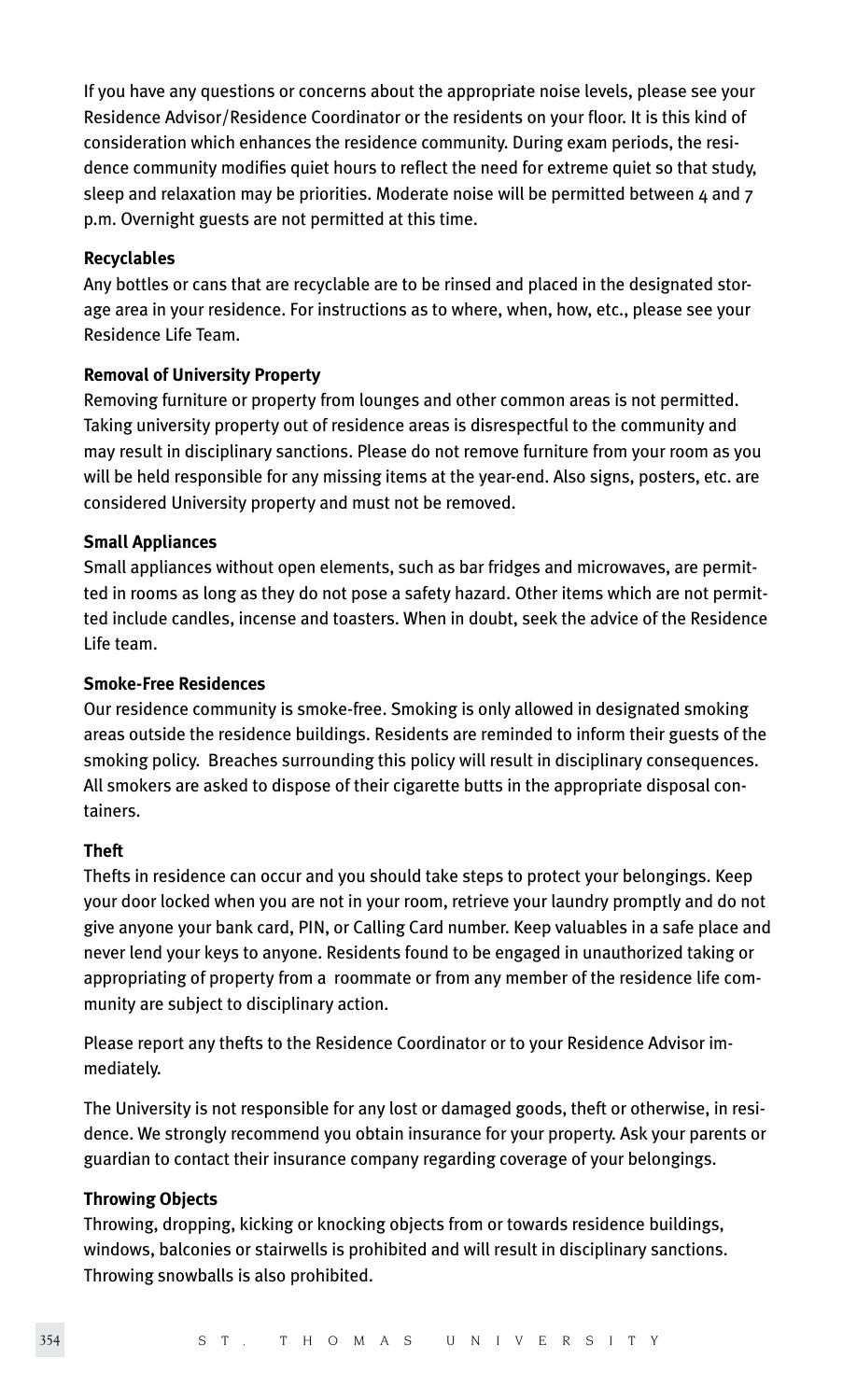## REGULATIONS **REGULATIONS**

#### **Violence**

In accordance wit h the Code of Student Conduct and the Harassment Policy of St. Thomas University, there is zero-tolerance for written or verbal threats, physical aggression, violence and/or sexual assault at. Anyone engaging in such behaviours in residence, on campus or electronically, may be evicted from residence, subject to further disciplinary proceedings and may be referred to police authorities.

#### **Weapons**

Firearms, knives, explosives or other weapons are not permitted in residence. This includes weapons for "self-defense" purposes.

#### **Windows/Screens**

Hanging objects from the inside or outside of windows is not permitted. Objects may be hung in front of windows only if they do not interfere with the blinds provided by the University. Window screens are not to be removed or opened.

## General Residence Norms of Behaviour

- Respect Yourself, Respect Others
- Alcohol is not to be consumed in the hallways
- Respect the house quiet hours
- Keep your keys to yourself instead of lending them to others. Follow the residence's guest policy
- Clean up any messes you make
- Respect house property
- Keep outside doors locked and not propped open
- Do not pass or throw things through the windows/balconies
- Only smoke in the designated smoking areas (outside)
- Do not light candles or incense
- Know your limits
- Please show respect to all members of the residence community
- Respect all municipal, provincial and federal laws

#### **Discipline**

Students are expected to conduct themselves in a manner which respects the University community and its members. Disciplinary action, when required, takes the form of warnings, sanctions, fines, performance bonds and eviction from residence. Residence Advisors, Residence Coordinators, as well as the Residence Life Supervisors and the Director of Residence Life & Conference Services handle disciplinary situations depending upon the seriousness of the incident. Police are involved in criminal offences. Students may appeal, in writing, disciplinary decisions first to the Residence Coordinator of the particular residence hall within 24 hours of receiving the decision. The appeal will then be reviewed by the Residence Council. Appeals will result in one of three outcomes: upholding the original decision, overturning the original decision or modifying the original disciplinary action.

#### *Warning*

A verbal/written warning is given to remind students of an existing policy and the importance of compliance. Repeated warnings could result in disciplinary action.

#### *Fine*

A fine is a non-refundable sum of money that is charged to a student's account following a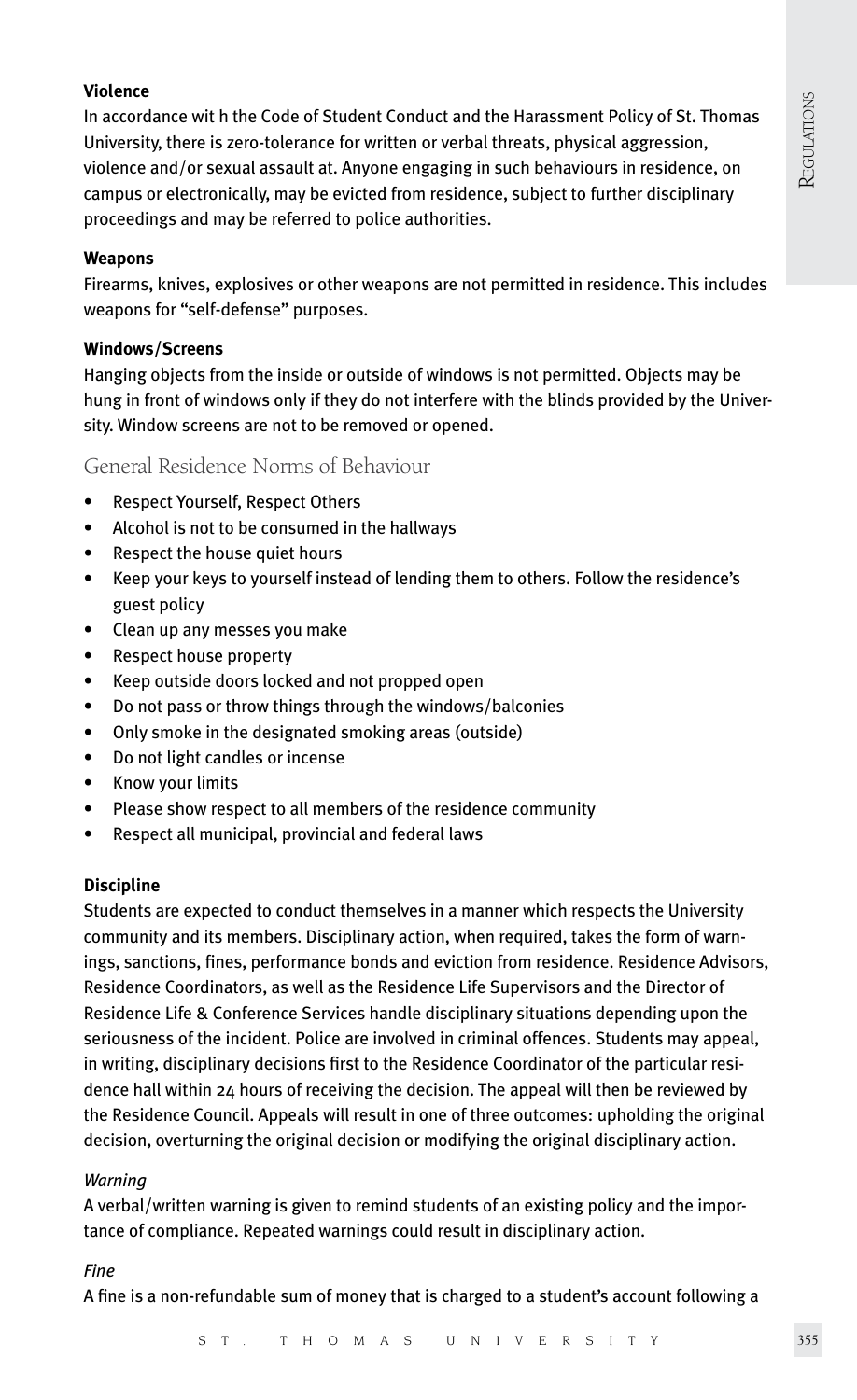policy violation. The fine levels, and examples (which are not intended to be exhaustive) are as follows:

#### Level  $1 = $10.00$ :

Examples: alcohol consumption in the hallways/balconies; violation of quiet hours; giving keys to others.

#### Level  $2 = $25.00$ :

Examples: breach of guest policy; mess left (plus cleaning mess); intentional property damage (plus cost of repair).

#### Level  $3 = $50.00$ :

Examples: propping open outside doors; throwing things out of windows/balconies smoking in residence/balconies; candle or incense burning.

Level  $4 = $50.00$  plus Automatic Meeting with Residence Life Office where further disciplinary action, in accordance with the Student Code of Conduct, may take place: Examples: breach of municipal, provincial and/or federal laws; pulling of fire alarm (false alarm); disrespect or abuse of other residents; unauthorized room changes; drinking games.

## *Sanction*

Possible sanctions may include requiring a student to take corrective measures, restricting them from certain activities or implementing a probationary period.

## *Performance Bond*

A performance bond is a sum of money placed on a student's account to ensure compliance with a policy. If no further discipline is necessary the money is refunded. Bonds can be forfeited if future discipline is necessary.

## *Eviction*

Students can be evicted from residence for conduct-related issues. Examples include, but are not limited to, multiple rule violations, disrespect towards staff, physical violence, vandalism, theft or possession of or involvement with illegal substances. Any recommendation to evict a student from residence must be made by the Director of Residence Life & Conference Serves or the Residence Supervisors. The decision on eviction will be made by the dean of Students. Eviction does not relieve the student of financial obligations owing to living in residence.

## F. Withdrawal From University

Students who choose to withdraw officially from University should contact the Registrar's Office. The student will be assisted in notifying the various offices of the University, including Residence, Financial Services, and the professors. The effective date of withdrawal is the date on which the Registrar accepts the withdrawal. A student who withdraws may be entitled to a partial refund of tuition fees.

## G. Academic Appeal Procedures

In any academic appeal procedure, the University is committed to the principles of natural justice. The officers and committees of the University will hear the appeal in a fair and impartial manner, with due respect for the parties' rights and sensitivities. There are two Senate committees that deal with student appeals: the Senate Admissions and Academic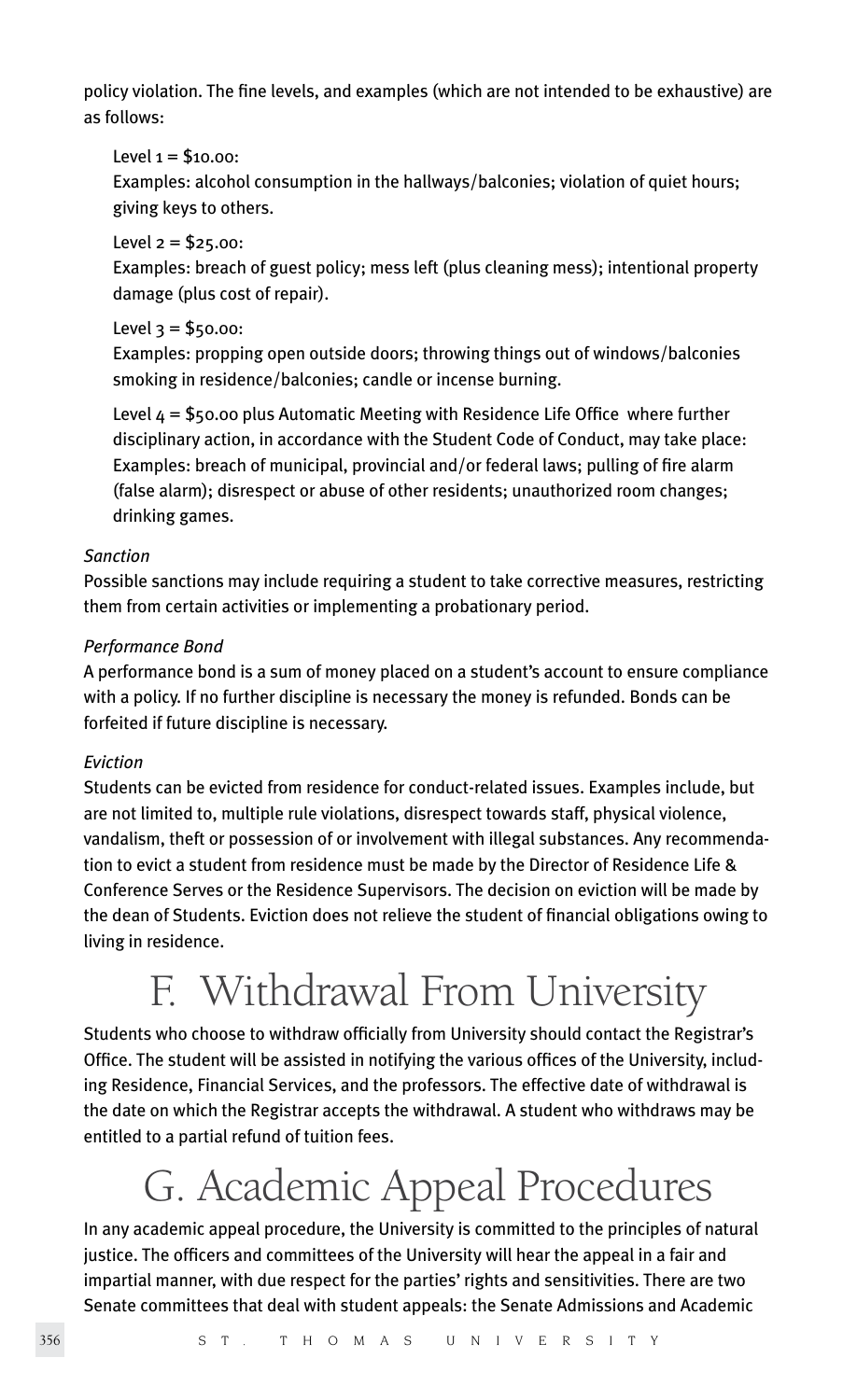Standing Committee and the Senate Student Academic Grievance Committee. The Senate Admissions and Academic Standing Committee decides appeals related to admissions; academic standing; and academic regulations of the University. The Senate Student Academic Grievance Committee decides appeals related to academic misconduct; final grades; and all other academic matters. Students who wish to appeal may do so by submitting a written appeal care of the Admissions Office (for appeals related to admission) or the Registrar's Office (for all other academic appeals) to the appropriate committee. Appeal procedures are described below.

## **Appeal of Admission Decisions**

The evaluation of the various documents and the decision concerning the acceptance of an applicant for admission rests with the Admissions Office. An appeal of that decision may be submitted care of the Admissions Office to the Senate Admissions and Academic Standing Committee. For more detailed information about the appeal procedure, students may contact the University Admissions Office.

## **Appeal of Academic Dismissal**

Students who wish to appeal their academic dismissal from the University may do so by submitting a written appeal care of the Registrar to the Senate Admissions and Academic Standing Committee. Appeals should be based on substantial medical or compassionate reasons with supporting documentation, if applicable. For more detailed information about the appeal procedure, students may contact the Registrar's Office.

## **Appeal to be Re-admitted to the University after Academic Dismissal**

Students who seek readmission after having been asked to withdraw must apply in writing to the Admissions Office. Such applications are subject to the guidelines of the Senate Admissions and Academic Standing Committee. In cases of readmission, special conditions for entry, course load and GPA performance may be required. Students who have been required to withdraw from the University will not be granted credit for any courses taken while required to be away from the University. For more detailed information about the appeal procedure, students may contact the Admissions Office.

## **Appeal for Exemptions to Academic Regulations**

Any petitions from students who seek exemption from the academic regulations of the University are to be submitted to the Registrar's Office. The Senate Admissions and Academic Standing Committee advises the Registrar's Office on these petitions. Students seeking an exemption for substantial medical or compassionate reasons will be required to provide supporting documentation, if applicable. For more detailed information about the appeal procedure, students may contact the Registrar's Office.

## **Appeal of Final Grade in Course**

A student may apply for a review of the final grade in any course, as follows:

- 1. The student shall apply in writing to the Registrar's Office no later than two months after receipt of the final grade;
- 2. The Registrar's Office shall ask the professor to review the final grade. The review shall involve the final examination, if any, and the student's class record, wherever possible;
- 3. If the student chooses to appeal the professor's review of the final grade, the Registrar's Office shall submit the matter to the Chair of the Department. This review will involve consultation with the professor, if available, and may involve consultation with other professor(s) appointed by the Chair **(Note: when the appeal concerns the Chair, the Vice-President Academic shall act as Chair)**;